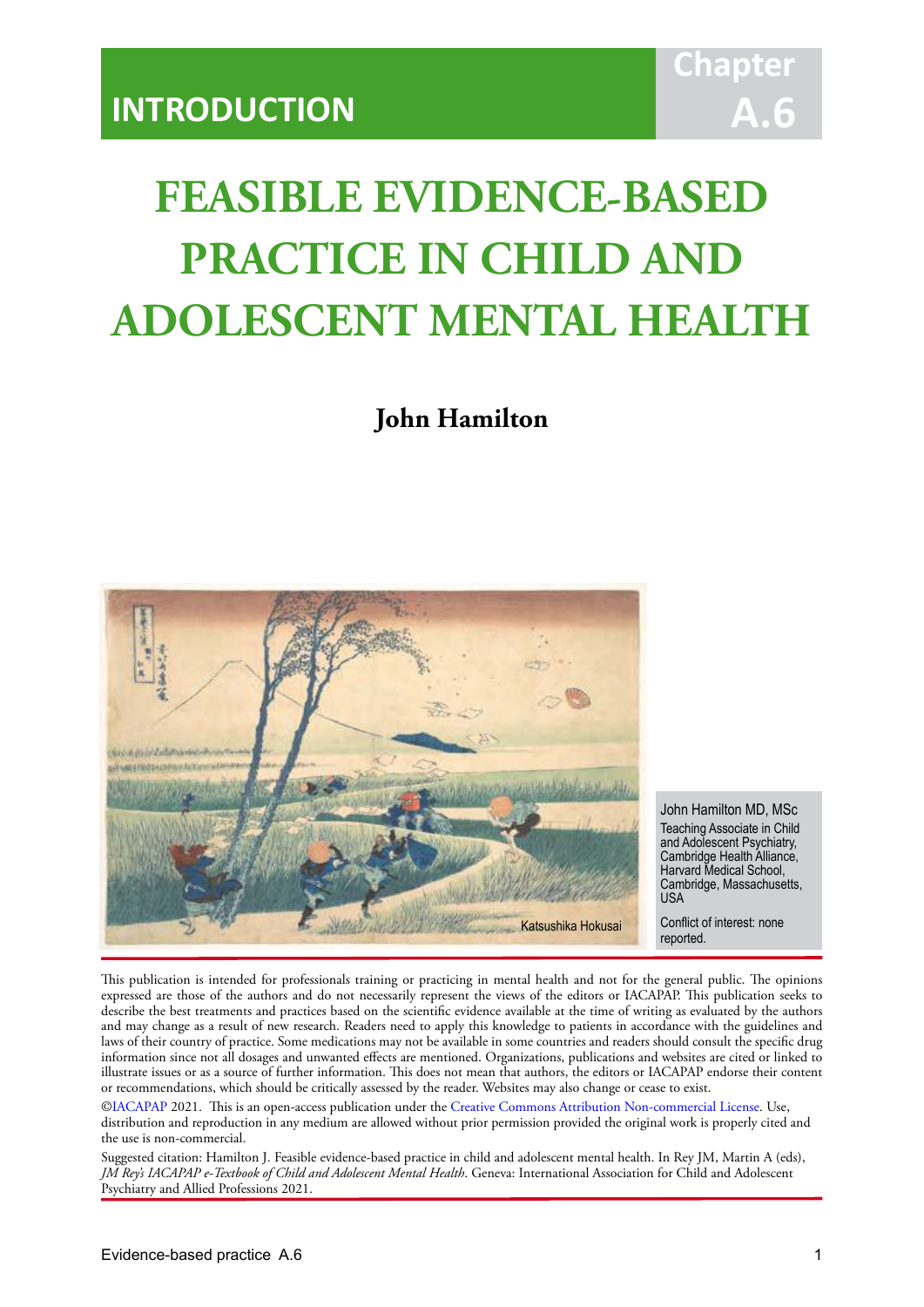This chapter shows how to improve the alignment between what you do in your practice and good evidence. Consider Alex. Fourteen-years-old, he is attending high school and tried to hang himself at home with his belt. His brother heard the labored breathing and ran into his room. He was hospitalized for a few days, but a week later was discharged and came to see you. What are feasible treatments which align with reliable, low-bias evidence?

In choosing treatment, this chapter will emphasize the usefulness of *going directly to aggregated evidence from multiple randomized controlled trials*. There are several ways to make sense quickly of aggregated data, including meta-analyses and systematic reviews, with their highly useful visual summaries of results. For Alex's condition, a search online for such aggregated evidence about treatment for adolescents who attempt suicide brings up Ougrin's and colleagues' work from [2015.](https://fhs.mcmaster.ca/pediatrics/documents/Therapeuticinterventionsforsuicideattemptsandself-harminadolescents.pdf) They offer a visual summary—often a great place to start—of their conclusions after examining 19 of the most relevant studies. Their visual summary below (Figure A.6.1) condenses results comparing intervention groups to control groups for self-harm, defined as both non-suicidal self-injury, such as cutting without intent to die, as well as suicide attempts. The overall therapeutic result is quite modest with a number needed to treat (NNT) of 14: fourteen youth need to be treated in order to prevent a single episode of self-harm (either a suicide attempt or a non-suicidal self-injury).

 We have two sorts of evidence now. First, we know considerable detail about Alex from a clinical interview regards his family, his development, current symptoms and their context. Second, we have Ougrin's summary of 19 intervention studies dealing with adolescents who harm themselves. And finally, most of us Do you have questions?

Comments?

[Click here to go to the](https://www.facebook.com/pages/IACAPAP-Textbook-of-Child-and-Adolescent-Mental-Health/249690448525378)  Textbook's Facebook page to share your views about the chapter with other readers, question the authors or editor and make comments.

**Figure A.6.1** A 'forest plot' is the conventional term for this plot, showing the difference in risk for selfharm or suicide in treated adolescents versus in control adolescents summarizing results from 19 different randomized controlled trials. The 'forest' comes from the image of the horizontal bars, representing the confidence intervals for the risk difference between treated and control subjects in each study. (Wouldn't 'rowers crossing the finish line' be a better description than 'forest'?). The 'black diamond,' with its tighter confidence intervals, summarizes the results overall, its width representing confidence intervals.\*

|                                                                                                                             | Experimental |      | Control        |     |             | <b>Risk Difference</b>                        | <b>Risk Difference</b>                                      |
|-----------------------------------------------------------------------------------------------------------------------------|--------------|------|----------------|-----|-------------|-----------------------------------------------|-------------------------------------------------------------|
| <b>Study or Subgroup</b>                                                                                                    | Events       |      |                |     |             | Total Events Total Weight M-H, Random, 95% CI | M-H, Random, 95% CI                                         |
| Asarnow 2011 (55)                                                                                                           |              | 89   | s              | 92  | 8.0%        | $-0.01$ $[-0.07, 0.05]$                       |                                                             |
| Chanen 2008 (46)                                                                                                            | 11           | 35   | 11             | 33  | 4.1%        | $-0.02$ [ $-0.24$ , 0.20]                     |                                                             |
| Cotgrove 1995 (52)                                                                                                          | 3            | 47   |                | 58  | 6.9%        | $-0.06$ [ $-0.17, 0.05$ ]                     | --                                                          |
| Diamond 2010 (47)                                                                                                           |              | 35   |                | 31  | 5.0%        | $-0.11[-0.29, 0.07]$                          |                                                             |
| Donaldson 2005 (41)                                                                                                         |              | 15   |                | 16  | 3.1%        | $0.14[-0.13, 0.42]$                           |                                                             |
| Esposito-Smythers 2012 (56)                                                                                                 |              | 19   | 6              | 17  | 3.6%        | $-0.30$ [ $-0.55, -0.05$ ]                    |                                                             |
| Green 2011 (45)                                                                                                             | 104          | 179  | 110            | 180 | 7.1%        | $-0.03$ [ $-0.13$ , 0.07]                     | --                                                          |
| Harrington 1998 (42)                                                                                                        | 11           | 74   | 11             | 75  | 6.7%        | $0.00[-0.11, 0.12]$                           |                                                             |
| Hazell 2009 (43)                                                                                                            | 30           | 34   | 23             | 34  | 4.7%        | $0.21$ [0.01, 0.40]                           |                                                             |
| Huey 2005 (58)                                                                                                              | 4            | 33   | 6              | 27  | 4.7%        | $-0.10[-0.29, 0.09]$                          |                                                             |
| King 2006 (54)                                                                                                              | 20           | 113  | 14             | 123 | 7.4%        | $0.06[-0.03, 0.15]$                           |                                                             |
| King 2009 (53)                                                                                                              | 29           | 175  | 35             | 171 | 7.6%        | $-0.04[-0.12, 0.04]$                          |                                                             |
| Mehlum 2014 (34)                                                                                                            | 12           | 39   | 32             | 38  | 4.9%        | $-0.53[-0.72, -0.35]$                         |                                                             |
| Ougrin 2013 (49)                                                                                                            | 7            | 35   | $\overline{9}$ | 34  | 4.6%        | $-0.06[-0.26, 0.13]$                          |                                                             |
| Rossouw and Fonagy 2012 (\$7)                                                                                               | 20           | 36   | 29             | 35  | 4.4%        | $-0.27[-0.48, -0.07]$                         |                                                             |
| Schuppert 2009 (51)                                                                                                         | 6            | 14   | 11             | 17  | 2.3%        | $-0.22$ [ $-0.56$ , 0.13]                     |                                                             |
| Schuppert 2012 (50)                                                                                                         | 31           | 48   | 30             | 49  | 4.7%        | $0.03[-0.16, 0.23]$                           |                                                             |
| Spirito 2002 (40)                                                                                                           | з            | 29   | 5              | 34  | 5.4%        | $-0.04[-0.21, 0.12]$                          |                                                             |
| Wood 2001 (44)                                                                                                              |              | 32   | 10             | 31  | 4.9%        | $-0.26$ [ $-0.44$ , $-0.08$ ]                 |                                                             |
| Total (95% CI)                                                                                                              |              | 1081 |                |     | 1095 100.0% | $-0.07[-0.13, -0.01]$                         |                                                             |
| <b>Total events</b><br>Heterogeneity: Tau <sup>2</sup> = 0.01; Chi <sup>2</sup> = 59.60, df = 18 (P < 0.00001); $I^2$ = 70% | 306          |      | 363            |     |             |                                               |                                                             |
| Test for overall effect: $Z = 2.31$ (P = 0.02)                                                                              |              |      |                |     |             |                                               | $-0.5$<br>0.5<br>$-1$<br>Favors experimental Favors control |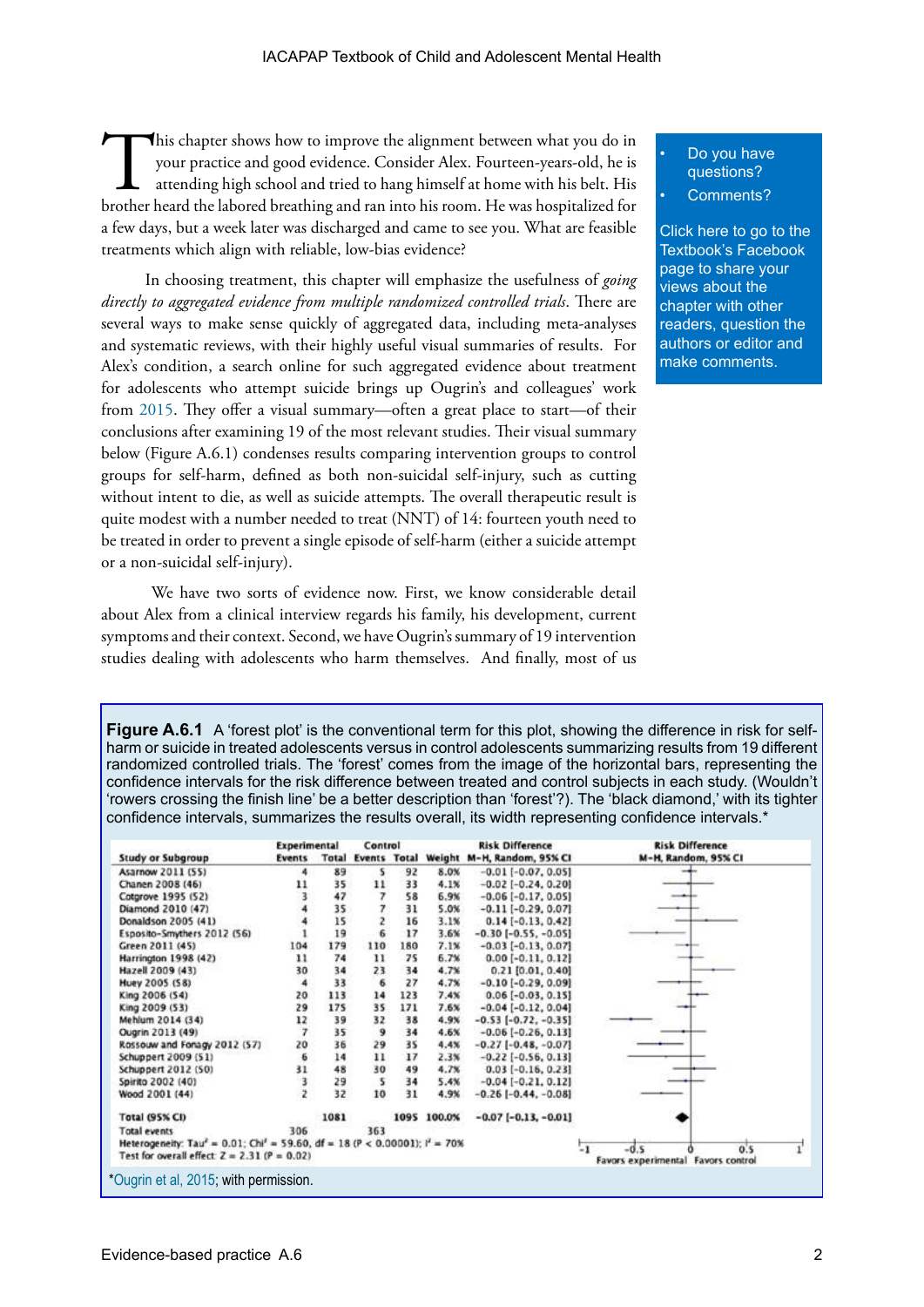clinicians can say what we might do at this point—we have ideas about how we might proceed. We may have seen children like Alex and successfully treated them. There are many individual characteristics of Alex as a person that appear relevant: he is sensitive, intelligent, used to play tennis often with his brother and mother, feels alienated from his father, and looks scared. He has several important friendships and is uncertain about his burgeoning sexuality. These observations are useful evidence for Alex's treatment that might well be included in a psychodynamic formulation*. To be effective, the challenge is to make use of both sorts of evidence, the meta-analytical and the highly personal, the statistical aggregates and the subtle observations of his face and behavior.* The reward is being able to improve the alignment between your work and the ever-increasing knowledge-base as experiences and studies accumulate around the world while staying attuned to Alex himself.

Feasible evidence-based practice finds aggregated evidence by going straight to 'the top of the evidence pyramid' where meta-analyses and systematic reviews reside, and then looking for a visual summary of the results. The outcome is a startling view over the 'evidence-scape'—all or nearly all relevant randomized controlled trials (RCTs) included as well as a visual summary of the primary outcome for each RCT*.* Using aggregated data is feasible because it is quick. A single figure such as the forest plot in figure A.6.1 contains a remarkable amount of information.

This chapter tries to be useful to clinicians arriving with a spectrum of expertise and experience in evidence-based thinking, from the beginner to intermediate and advanced. After this introduction, the chapter has a section basics—to teach fundamental ideas from statistics and epidemiology and may well be skipped by students and practitioners who have a firm grasp of basic statistics and of terms like standard error of the mean, odds ratio, effect size, confidence intervals, number-needed-to-treat, systemic bias versus random error, dichotomous versus continuous variables, and other basic concepts. The goal is to offer clinicians from multiple backgrounds an opportunity to become familiar with fundamental statistical ideas and terms essential to understanding evidence-based practice. The 'basics' section can also be skipped by beginners in statistics and used simply as a reference as needed to understand later sections.



After a 'mental hike' up the (imaginary) evidence-based practice pyramid, practitioners enjoy the view at the 'top of the evidence pyramid' looking out over the data summarized visually in meta-analyses and systematic reviews.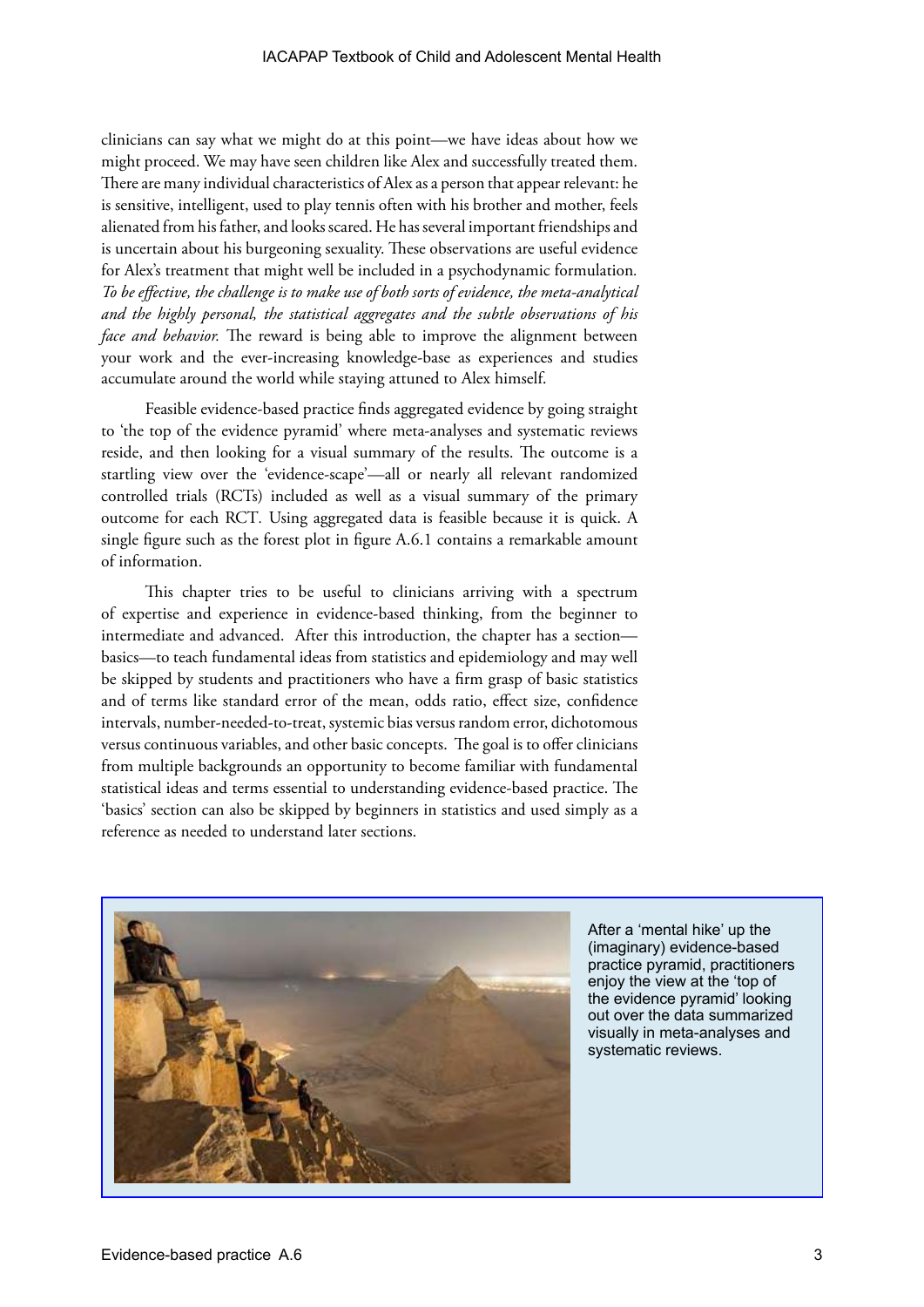

#### **Distillation and Matching**

In distillation and matching, all manuals describing treatments proven to work well for a given syndrome are 'distilled' into their most common components, also called 'elements.' Therapists then use these common elements (common, because they are shared by multiple manuals). An analogy is distilling whiskey: distilling multiple bulky manuals to produce something more potent and succinct—a short list of common elements. These common elements are then 'matched' to patients with similar symptoms.

 The next section is how to understand and use methods of aggregating data such as:

- • Meta-analyses
- Systematic reviews
- Network meta-analyses, and
- 'Boiling down' psychosocial interventions from multiple successful manuals into those elements which make them successful (called 'distillation and matching of core components').

For busy practitioners, these data summaries from multiple randomized controlled trials into a single document, are priceless, allowing us to see in a single visual display exactly what we want to know: what works and what doesn't.

Let's turn now to fundamental concepts from statistics and epidemiology. These concepts are essential in understanding results from randomized controlled trials and aggregated results from multiple RCTs, like meta-analyses and systematic reviews. How to help Alex will be our guide.

# **BASICS**

This section presents fundamental concepts from epidemiology and statistics that may be new to some readers and an unnecessary review for others. Consider simply visually scanning it for now. Any parts look interesting…? It can also be skipped for now and used for reference later. Do not get bogged down into reading it straight through unless it captures your interest.

#### **What is 'Good Evidence'?**

When a 12-year-old boy and his family walk in for the first time, a good therapist is in part like a good detective—looking for evidence. Does the boy look anxiously to his mother for reassurance? Does he look annoyed and would rather not be there? How do the parents respond when asked about their family histories? As the consultation progresses, does the family have an avoidant attachment style with reluctance to engage and a distant quality? Does the boy engage with the therapist when seen alone? *Subtle observations are good evidence which is essential to practice*. Staying alert to such subtle interpersonal cues is essential.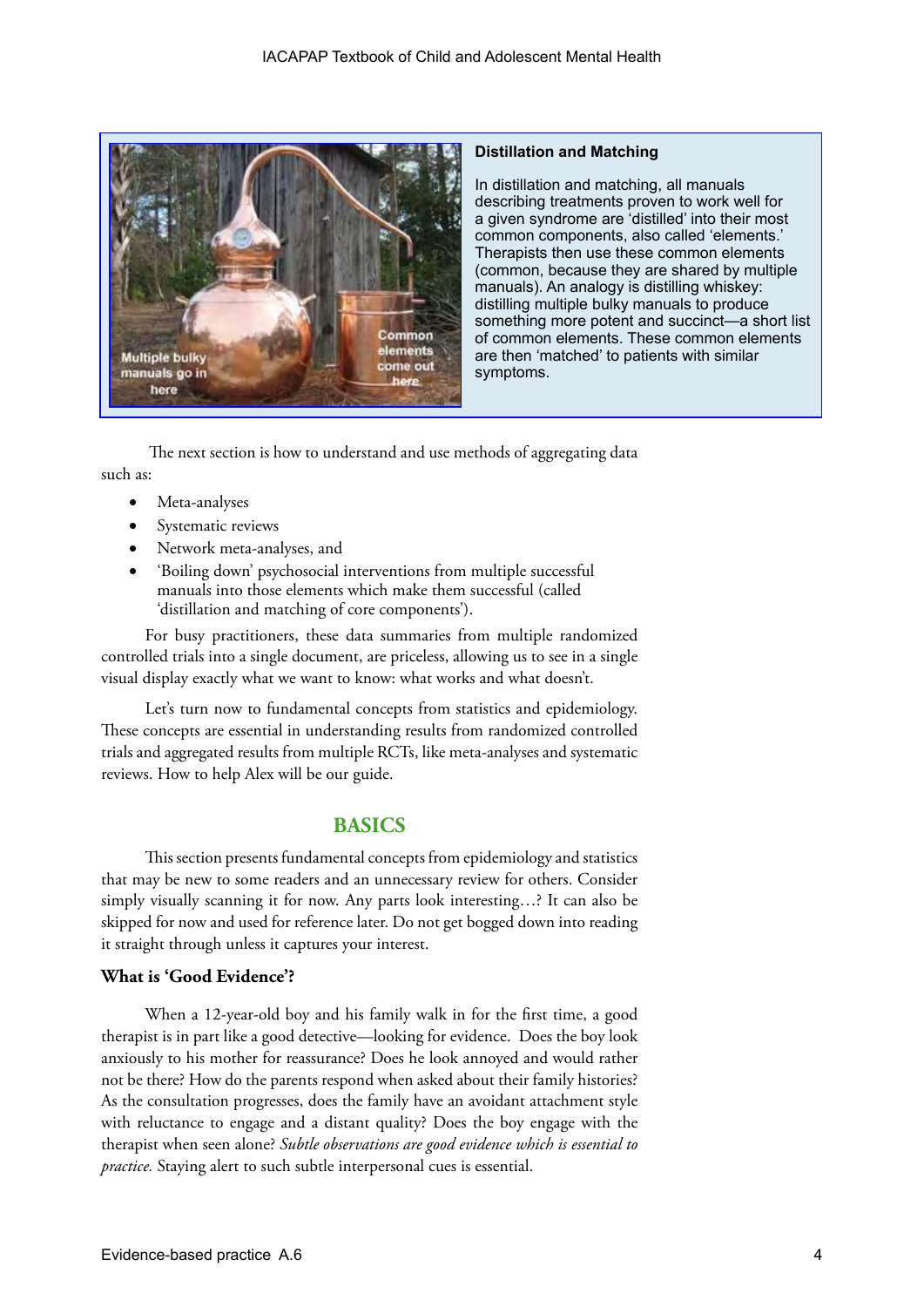This chapter uses the term 'good evidence' in a different way, usually referring to results of treatment trials for specific disorders, especially trials that include randomization of participants into a treatment group and a control group—as well as 'blinding' of participants, raters, and the treatment team, *with the goal of minimizing bias and random error*. The 'good evidence' referred to in this chapter supplements the good evidence clinicians gather during the clinical interview.

#### **Bias and Random Error**

Bias interferes with validity—the degree to which a study measures what it intends to measure—by creating systematic (non-random) deviations from the underlying truth (Guyatt & Rennie, 2002). Bias is different from *random error*. Random error is diminished by increasing sample size, whereas bias can remain in a sample of any size. Consider the targets (a) through (d) in Figure A.6.2 where the bull's eye in the center marks the true effect. In study (a) there was little or no systematic deviation from the true effect (little or no bias), as well as little scatter (random error). In (b), there was also little bias but much random error, and in (c) much bias but little random error. In (d) there was much bias and random error (Kabai, 2021).

#### **Finding Evidence with Low Bias and Low Random Error**

The most useful evidence to guide clinical decisions is evidence with low bias and low random error. There are many ways bias can be introduced into an RCT: missing outcome data, bias in selecting what is reported (e.g., ignoring difficult side-effects), and bias in measurement of the outcome (e.g., raters of the outcome suspect that a child is on a medication rather than placebo and, therefore, change their ratings to achieve a desired result).

Figure A.6.4 shows a graphic summary of potential sources of bias reported in RCTs making up a meta-analysis of studies using CBT to treat anxiety in children done by the Cochrane group (James et al, 2015). Cochrane reviews are notoriously tough about bias, much to the chagrin of many researchers, yet both the verbal summary and the plot summarizing the statistics of this meta-analysis

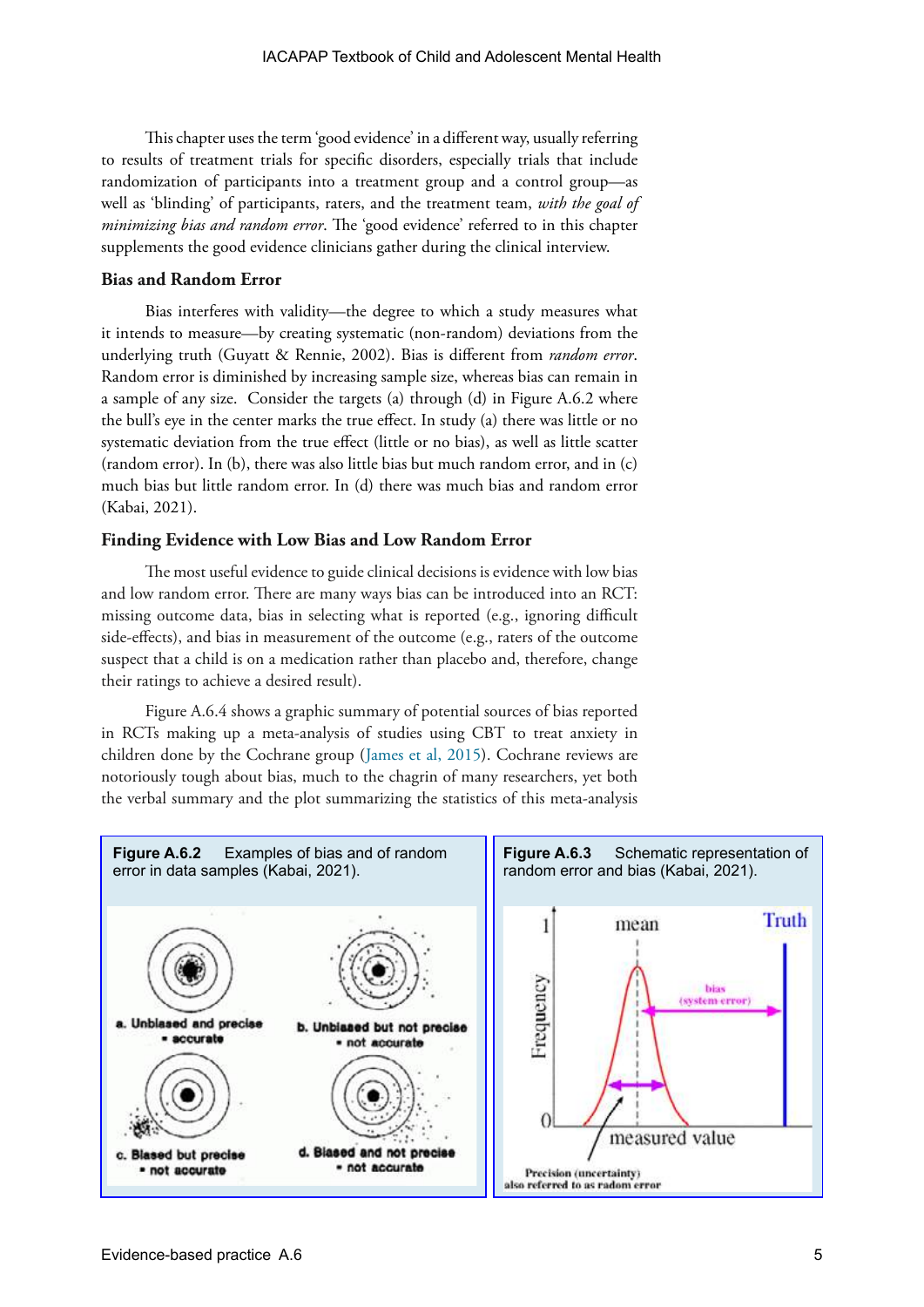

conclude that CBT shows a significant effect. This is not unusual. Although there are potentially significant biases in some studies (e.g., regards how well the blinding was done) the result is significant, useful, and clearly stated. While the review concludes 'the evidence is poor,' the reviewers are referring to the remaining risk of bias. Yet this Cochrane summary of evidence about the effectiveness of CBT in treating anxiety disorders in children is among the best evidence anywhere showing that CBT is an effective treatment for children with anxiety disorders. Do not be deterred from using treatments showing a significant effect in a Cochrane review even if the review concludes with statements like 'the evidence is poor.' 'Poor' is simply commenting on potential uncertainties uncovered by the extremely thorough Cochrane review processes. 'Poor' in this context means that extensive further studies done with attention to those sources of bias may achieve a different result. 'Poor' can occur in a Cochrane description of what is the best available evidence. Cochrane reviews are picky but do not be deterred.

# **ESSENTIAL STATISTICS FOR EVIDENCE-BASED PRACTICE**

A few basic statistical concepts are all that is needed to understand many core ideas used in evidence-based approaches. First, recall the basic *normal* or Gaussian curve which describes the distribution of many aspects of nature, and which can be derived mathematically using probability theory. The most common value is the same as the *mean*, represented below in Figure A.6.5 by the Greek letter  $mu$  ( $\mu$ ).

*Standard deviation* (SD) is a measure of variability: it reflects how much variation or scatter there is from the mean value (average). A small SD relative to the mean indicates a distribution where data points are closely clumped together (*a* and *c* in Figure A.6.2). A large SD relative to the mean indicates a distribution where data points are spread out over a large range (*b* and *d* in Figure A.6.2). SD is sometimes described as the *typical amount that cases differ from the mean.* In a 'normal' distribution of values, two out of three cases are expected to fall within plus or minus one SD of the mean.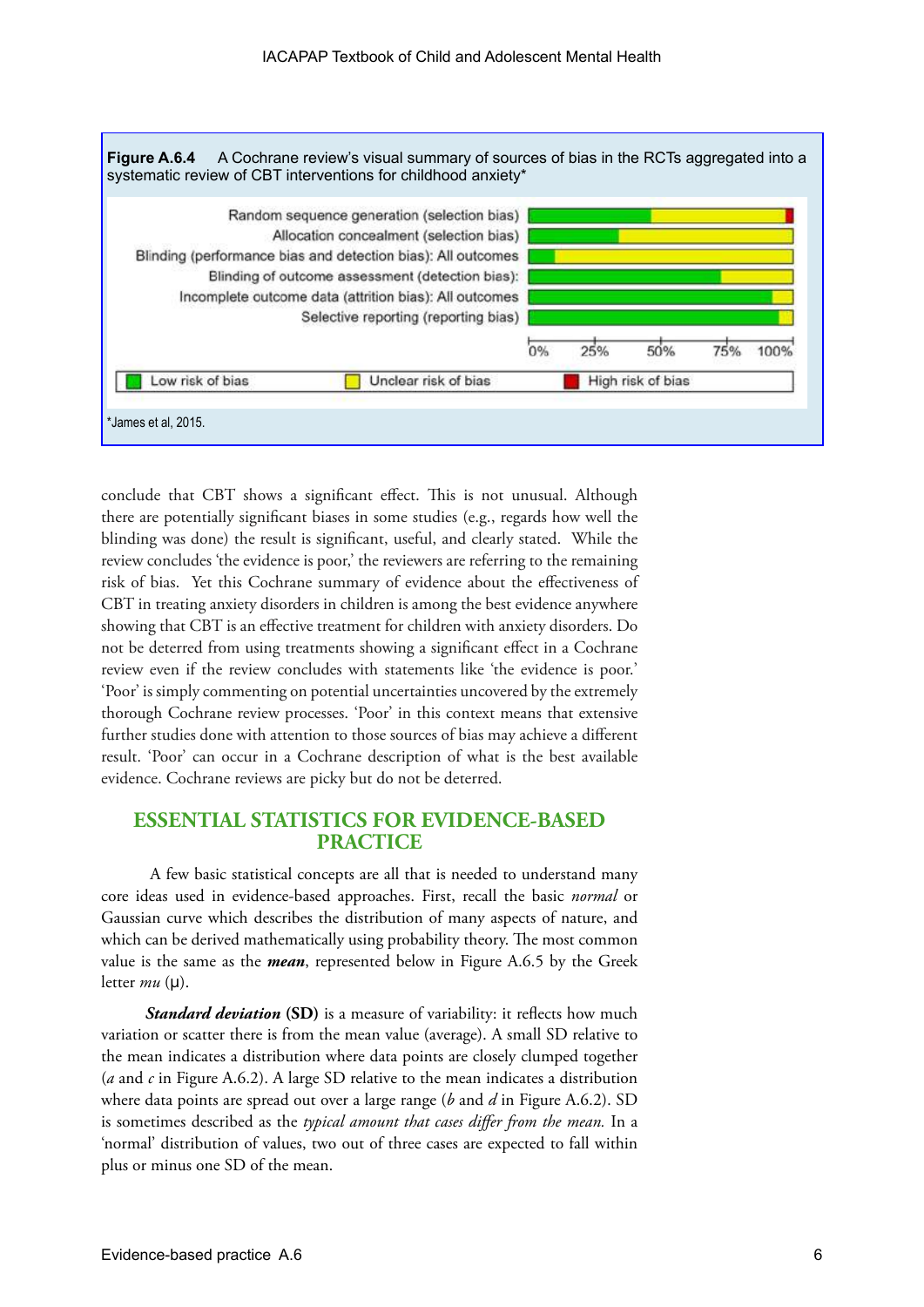**Figure A.6.5** Plot of a normal (Gaussian) distribution having a mean value represented by the Greek letter *mu* (µ) and a standard deviation, *delta* (σ), represented by each colored band. Note that slightly over one-third (34.1%) of the population of this distribution lies within one standard deviation above the mean; slightly over one-third (34.1%) also lies within one standard deviation below the mean. Only about 2% of the population lies within 2 or more standard deviations above the mean, and only about 2% lies within 2 or more standard deviations below the mean (Wikipedia).



*Effect size* (ES) in a research study measures how big the effect of a treatment is relative to the natural scatter in the populations studied. Effect size is also called the *standardized mean difference* (SMD) between the two groups in a study if the primary outcome variable is continuous rather than categorical. Technically, this is measured as the ratio of the difference due to treatment to the pooled standard deviation. Pooled refers to combining figures from both the control and experimental group to create a pooled standard deviation.

#### *Effect size= [Mean of experimental group] - [Mean of control group] [Pooled standard deviation]*

*Absolute risk reduction* (ARR) is a measure used to compare two different alternatives: how much does one treatment reduce the risk of a specified 'bad' outcome (like a depressed youth staying depressed) compared to either an alternative treatment or placebo*?* For example, in the Treatment for Adolescents with Depression Study (TADS; [March et al, 2004\)](https://jamanetwork.com/journals/jama/fullarticle/199274), at 12 weeks, 65.2% of adolescents receiving placebo were not rated as improved or very much improved compared with only 39.4% of adolescents receiving fluoxetine. Therefore, the ARR of not improving for youth with major depressive disorder who took fluoxetine compared to placebo was 65.2 - 39.4 = 25.8%. In other words, fluoxetine reduced the risk of *not* improving considerably: 25.8%, or about 1 out of 4.



**Figure A.6.6** Data from this randomized controlled trial shows that, relative to the control group, the experimental group after treatment has improved: it has moved to the right 0.73 standard deviation units. Therefore the effect size is 0.73.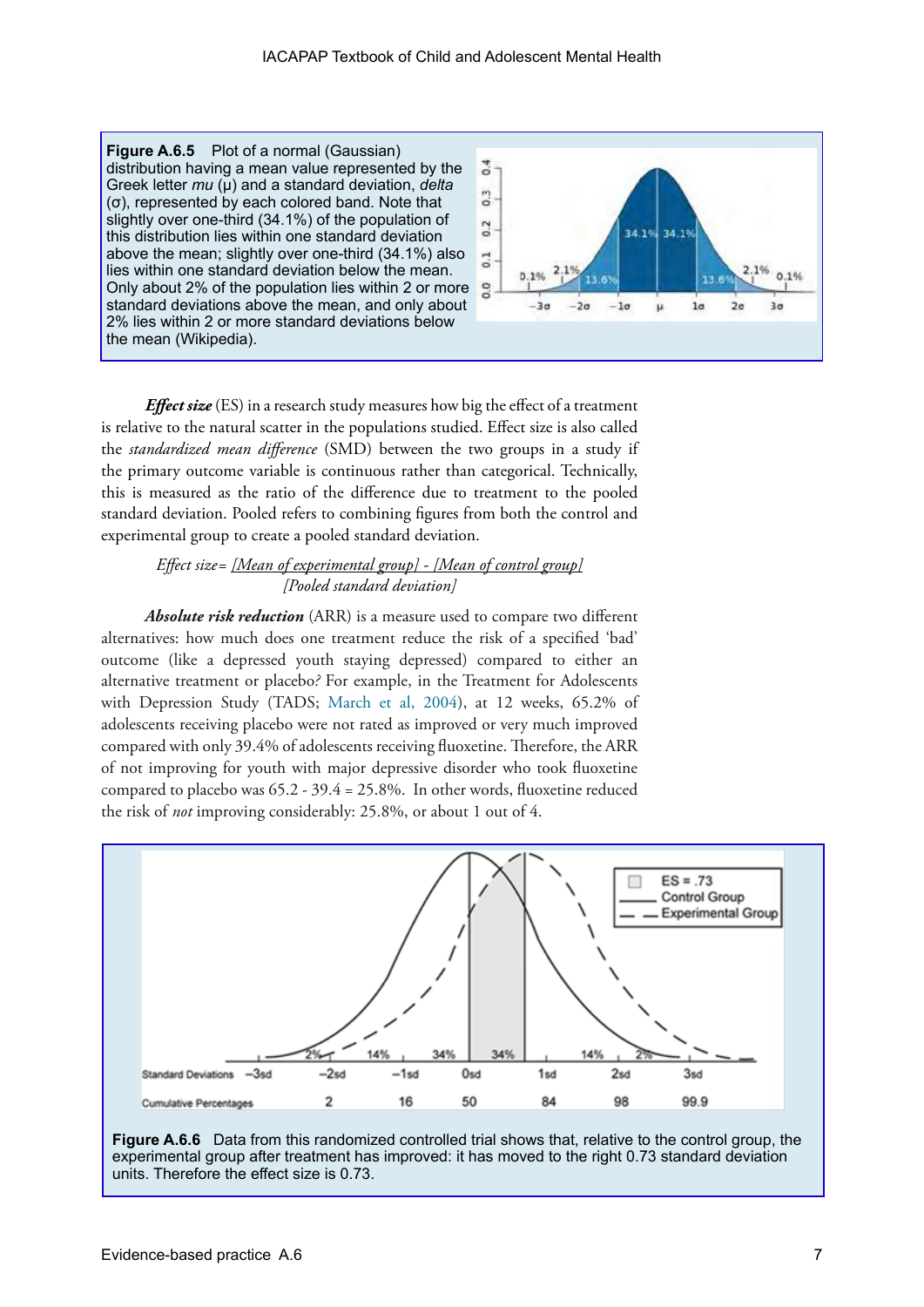Absolute risk reduction is helpful for two reasons. First, as discussed below, the ARR can be used to compute the *number needed to treat* (NNT). The formula is simply NNT= 1/ARR with the result rounded to the next whole number. Second, the ARR does not exaggerate the treatment effect as does the *relative risk reduction* (RRR) which is simply computed as the risk in the treatment group divided by the risk in the control group. In TADS, the relative risk reduction when comparing outcome for youth receiving fluoxetine to youth receiving placebo is the risk of depressive symptoms being rated as not significantly improved in the group receiving fluoxetine divided by the risk for youth not being significantly improved in the placebo group, or  $39.4 / 65.2 = 0.60$ , generally expressed as 60%. Note that this figure is quite different from the absolute risk reduction as calculated in the paragraph above (25.8%). In general, ARR is a more useful statistic than the RRR.

*Confidence interval* (CI). Rather than beginning with a definition, a specific example might be more useful to gain a feel for this important concept. Suppose the minister of health tells you she is concerned about depressed teenagers and she asks you to determine the average (i.e., mean) level of symptoms of depression in 13-year-old children in the large city where you live. You accept the challenge and begin the project by arranging for 13-year-olds from all over the city to complete an inventory of depression symptoms. The mean score is 39.8 on the 49 completed questionnaires. You calculate the standard deviation and it is 9.0. The minister wants you to estimate, based on your data from the 49 returned questionnaires, how close is your mean to the *true* value—also called the population value. That is, if it were possible to assess *all* 13-year-old children in the city with this depression scale, this would presumably be very close to the *true* value. You can see, therefore, that although the *true* or *population* value is a useful concept, it is often not practical to test all the children. Yet, simply by chance you may have ended up with a higher proportion of unhappy children or of unusually happy children in your small sample than is present in the city in general, even if you managed to avoid being biased in your sampling (like choosing only students from the same school, or only students in a certain class).

You tell the minister the mean score in your sample is 39.8, as a rough estimate. She, however, wants to know more, and asks, 'How rough an estimate is that? What is the highest true value? And the lowest?' You answer, 'Yes, I can give you a range or interval but it depends on how often you want me to be right. Do you want me to be right like 80% of the time that I give you these estimates? Or 95%? Or even 99%? The more you insist that the answer I give you does contain the true answer for the population, the wider the interval will be.' The minister

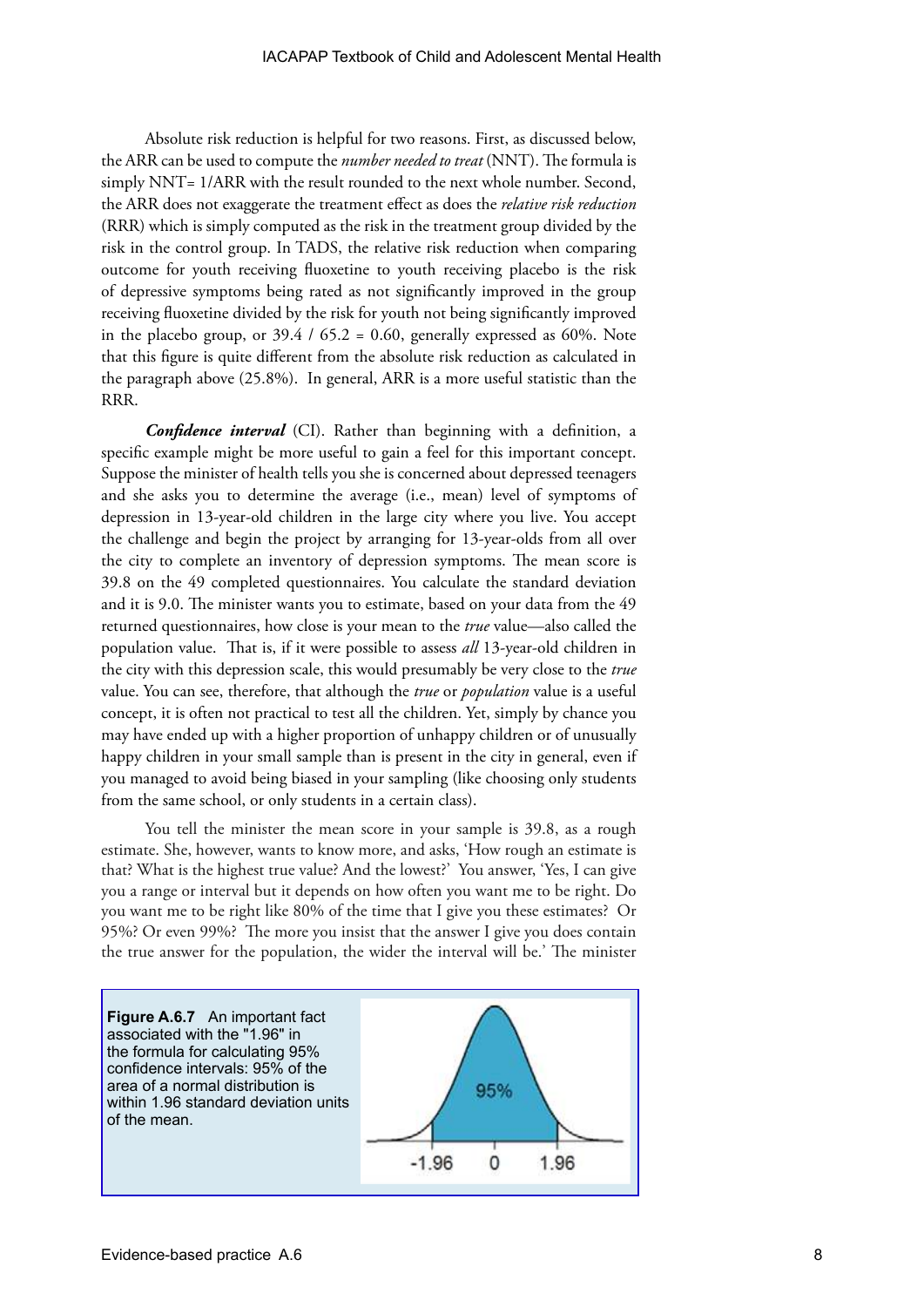says, 'OK. I want your answers on these estimates to be correct 95% of the time.' The minister has just asked for the 95% confidence interval of your calculated mean.

A statistician can now help. She tells us that a good estimate for calculating confidence intervals in normal distributions is as follows, where N is the number of subjects generating the data (49 in this case) and SQRT means square root:

*Confidence interval, upper bound = Calculated mean + 1.96 x SD/ SQRT N*

*Confidence interval, lower bound= Calculated mean - 1.96 x SD/ SQRT N* Therefore, the confidence intervals are:

*CI upper= 39.8+1.96x9.0/SQRT 49 = 39.8+1.96x9.0/7 = 39.8+2.52 = 42.32 CIlower = 39.8-1.96x9.0/SQRT 49 = 39.8-1.96x9.0/7 = 39.8-2.52 = 38.28*

Now you have an answer for the minister.

In summary, CIs are expressed with three numbers, the first being the mean—our best estimate of the true value. The other two numbers state the lower bound and the upper bound of the interval. The more certain we want to be, the wider the confidence interval will be. *Confidence intervals are important because statistical analysis of studies is based on the central idea that, despite making observations on a limited sample of subjects, the inferred truth to be drawn from the study will apply to the population of all such subjects.* The main purpose of a confidence interval is to indicate the precision or imprecision of the study sample as an estimate of the true population value. Confidence intervals are therefore useful and even necessary whenever an inference is made from the results of one study to the wider world. In the first example, there were only 49 children completing the depression questionnaire, but the minister hopes to generalize the findings to all 13-year-olds in the city. Also, note that even if you and the minister chose your sample wisely e.g., from very different schools in different parts of the city to avoid bias—the problem of random variation in the level of depression symptoms remains. Merely by chance, you may have come across children with notably higher or notably lower depression levels than exist in the entire population of children of that age in the city, even though there was no significant systematic bias in your sampling method.

The *number needed to treat*, often abbreviated NNT, can be used to summarize in a single number how effective a specific treatment is compared to placebo. NNT is defined as *the number of people we must treat in order to prevent* 

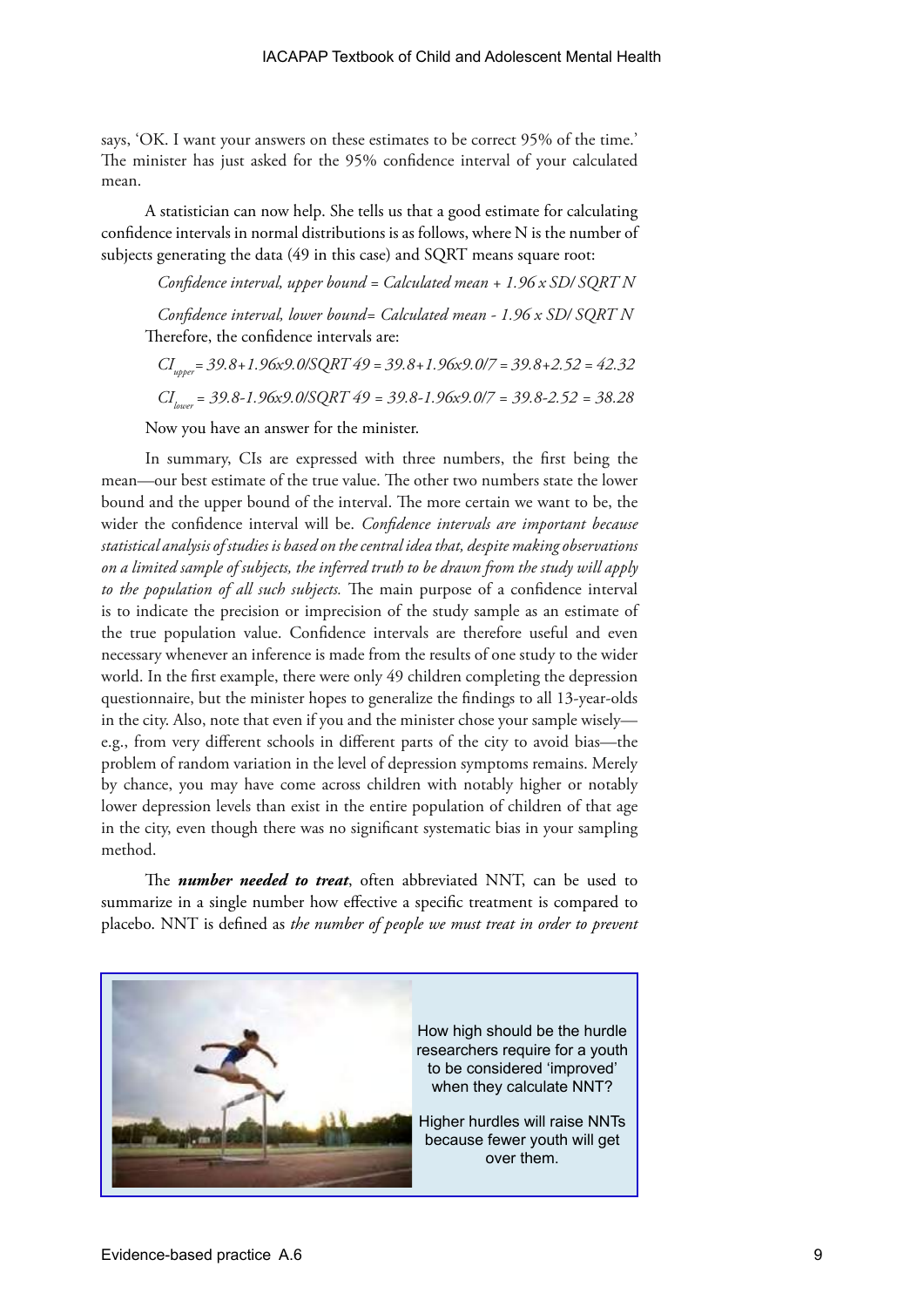*one additional bad outcome*. A bad outcome (e.g., lack of improvement) is defined by specific criteria. Therefore, low NNTs (such as 3 or 4) indicate an effective treatment, because it is common for the treatment to *convert* a patient to a successful outcome who would not have occurred without the treatment. Typical successful outcomes are improved mood or improved functioning, often defined with a cutoff point on a scale.

Note, though, that NNT depends very much on the *hurdle* that needs to be cleared to qualify as 'better' or 'cured.' *How high or low this hurdle is will impact on the NNT hugely.* When reading a paper and seeing an NNT, always note, therefore, what hurdle the authors have chosen. High NNTs (like 25, 30 or even higher) suggest either a treatment that is not very effective or an outcome that is difficult to achieve. For example, if we require that a successful outcome in a depressed adolescent is not to show a single depressive symptom, then it will be difficult to achieve this outcome and the corresponding NNT will be higher than if we had chosen a more modest outcome (e.g., a 50% reduction of depressive symptoms in a depression rating scale).

Ourgrin and colleagues (2015) conducted a meta-analysis of 19 RCTs to estimate the effectiveness of interventions for youth who self-harm. They reported that across studies 28.3 % of participants receiving the studied intervention had an episode of self-harm within 10 months (the mean of study duration) compared with 33.2 % of those receiving treatment. What is the NNT?

In this case *NNT = 1/ (0.33.2 – 0.28.3) = 1/0.0499 = 20.04*. The NNT is 21 because it is customary to round up NNT to the next whole number. 21 youth will need to be treated in order that one of them will not self-harm during the next 10 months, who would have harmed himself without treatment. However, only a few of the studies were generating almost all the effect: 3 studies had NNTs as low as 2, 4, and 5.

*Number needed to harm* is abbreviated NNH and summarizes how frequently a specific side-effect (or side effects) occurs with a specific treatment. NNH is defined as the number of people we must treat for a single person to be harmed by the treatment who would not have been harmed if he had received only a placebo. For example, with medications, an undesirable effect (e.g., suicidal thoughts) occurs that would not have occurred if the patient had received a placebo. Therefore, high NNHs indicate a safe treatment: many individuals must receive the treatment before a single individual is harmed by the treatment. Decisions to recommend a specific treatment will require balancing the benefits (NNT) with the risks (NNH).

*Categorial vs continuous variables.* The distinction between categorial and continuous variables is important because the statistical methods used to aggregate outcome from a categorical variable summarize results using odds ratios (see how to calculate odds ratio below), such as whether a child with an anxiety disorder is in remission or not. The statistical methods used to aggregate outcome from a continuous variable summarize results as standard mean differences (SMDs). This is why meta-analyses sometimes show results as odds ratios and sometimes as SMDs, depending on whether the primary outcome variable—the outcome of primary interest in the research—is categorical (right handedness) or continuous (height).

A **categorical** variable is like being left-handed or right-handed: the person is assigned to one of a limited number of categories based on some trait.



A **continuous** variable is like height or weight. The person can be anywhere along a continuum of an endless number of possible values.

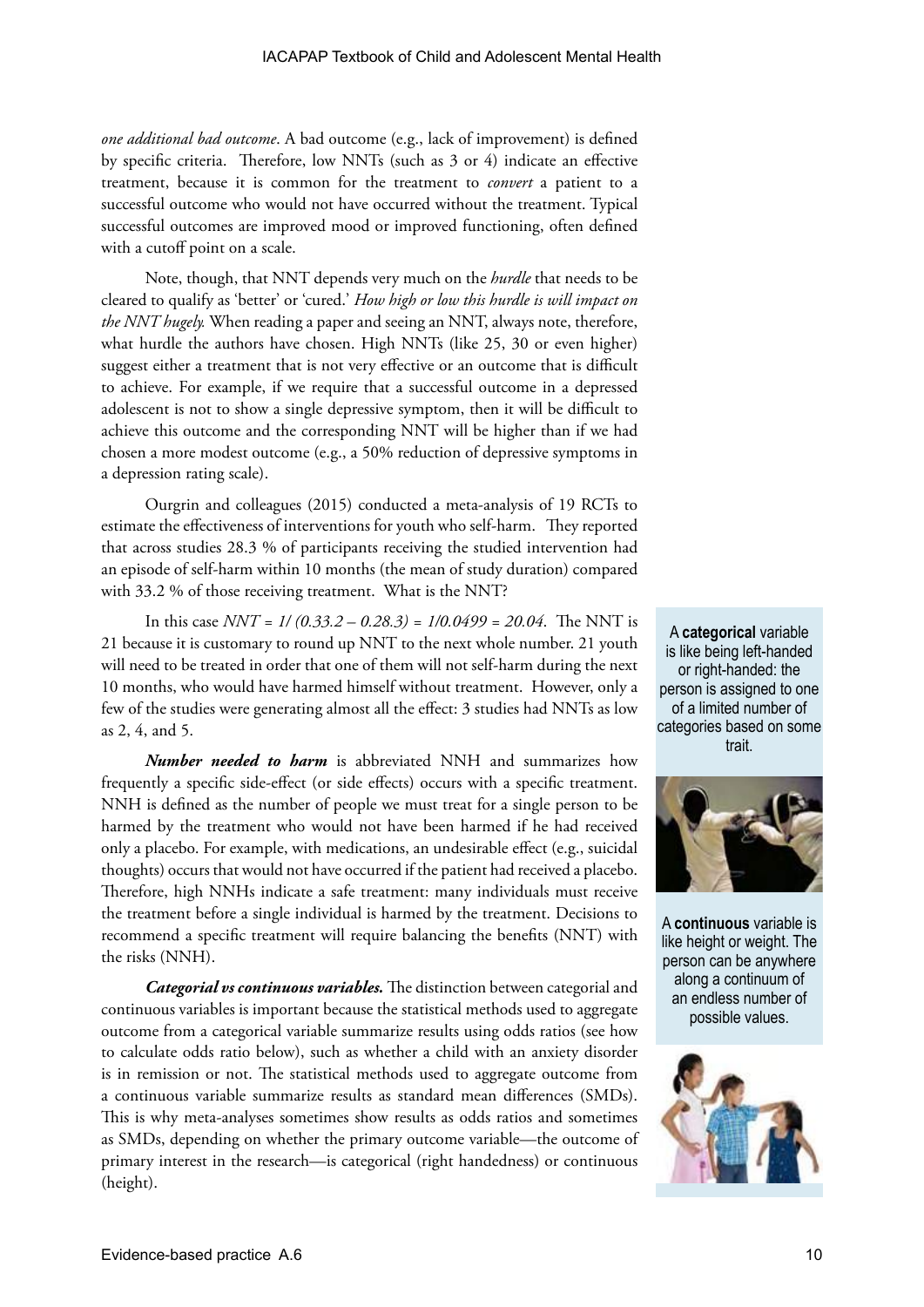**Odds Ratio.** To understand the term odds ratio, recall the concept of odds: the odds of an event is the ratio of the frequency (or likelihood) of its occurrence to the frequency (or likelihood) of its non-occurrence ([Andrade,](https://www.psychiatrist.com/JCP/article/Pages/understanding-relative-risk-odds-ratio-related-terms.aspx) 2015). For example, the odds of randomly drawing an ace out of a pack of cards is 4 (since there are 4 aces in the deck) to 48 (since there are 48 other cards which you might have drawn instead). To simplify via dividing by 4, the odds of drawing an ace are therefore 1 in 12.

The odds ratio compares the odds of an event after exposure to some occurrence with the odds of that event in a control group not exposed to the occurrence. Often the exposure for the purposes of this chapter is the treatment being studied, whereas the control group is not exposed to the treatment. Consider a fictitious example: 25 adolescents with conduct problems receive a wilderness experience and a similar group of 20 adolescents with conduct problems receive outpatient counseling. One year later 3 adolescents in the wilderness group have been arrested versus 7 in the group receiving outpatient counseling. The odds ratio for not being arrested (the desired outcome) for comparing results in the wilderness experience to outpatient treatment is 22/3 divided by 13/7. This comes out to 7.33/1.86 = 3.94. In plain English, the teens exposed to the wilderness program were about four times less likely to be arrested during the year following the wilderness program.

# **USING YOUR UNDERSTANDING OF THESE BASIC CONCEPTS TO READ A PAPER ON A SINGLE RCT EFFICIENTLY**

Ask yourself: *what is the population studied* and *what is the primary outcome as displayed in tables and visual graphics.* This is a highly efficient way of reading new studies. For example, consider the results from a study examining the response to treatment of children and adolescents with an anxiety disorder. Called the Child/ Adolescent Anxiety Multimodal Study (CAMS; [Walkup et al, 2008\)](https://www.nejm.org/doi/full/10.1056/NEJMoa0804633), it recruited children and adolescents from multiple sites with common anxiety disorders generalized anxiety, social phobia, separation anxiety disorder—and randomized these youth into receiving one of four treatment strategies: CBT alone, sertraline alone, combined CBT and sertraline, and placebo. The primary outcome was the child's score on the Pediatric Anxiety Rating Scale (PARS).

Examine the graph in Figure A.6.8 showing PARS scores for the 4 groups, each receiving a different treatment. The red line descends consistently and rapidly with participants in the group treated with sertraline and CBT enjoying ongoing relief from anxiety symptoms (scores greater than 13 are consistent with an anxiety disorder). Combining sertraline and CBT, based on these data, is the most effective treatment. The *error bars* on the PARS figures show how much *scatter* there is in those numbers. The top of an error bar is most easily understood as the mean plus the standard error of the mean (calculated as the standard deviation divided by the square root of the number of participants), and the bottom of the error bar is the mean minus the standard error of the mean. More complex methods of calculating standard error represented by the error bars also exist. Note that the confidence interval bars for combination therapy (sertraline + CBT) do not overlap with any of the three other groups.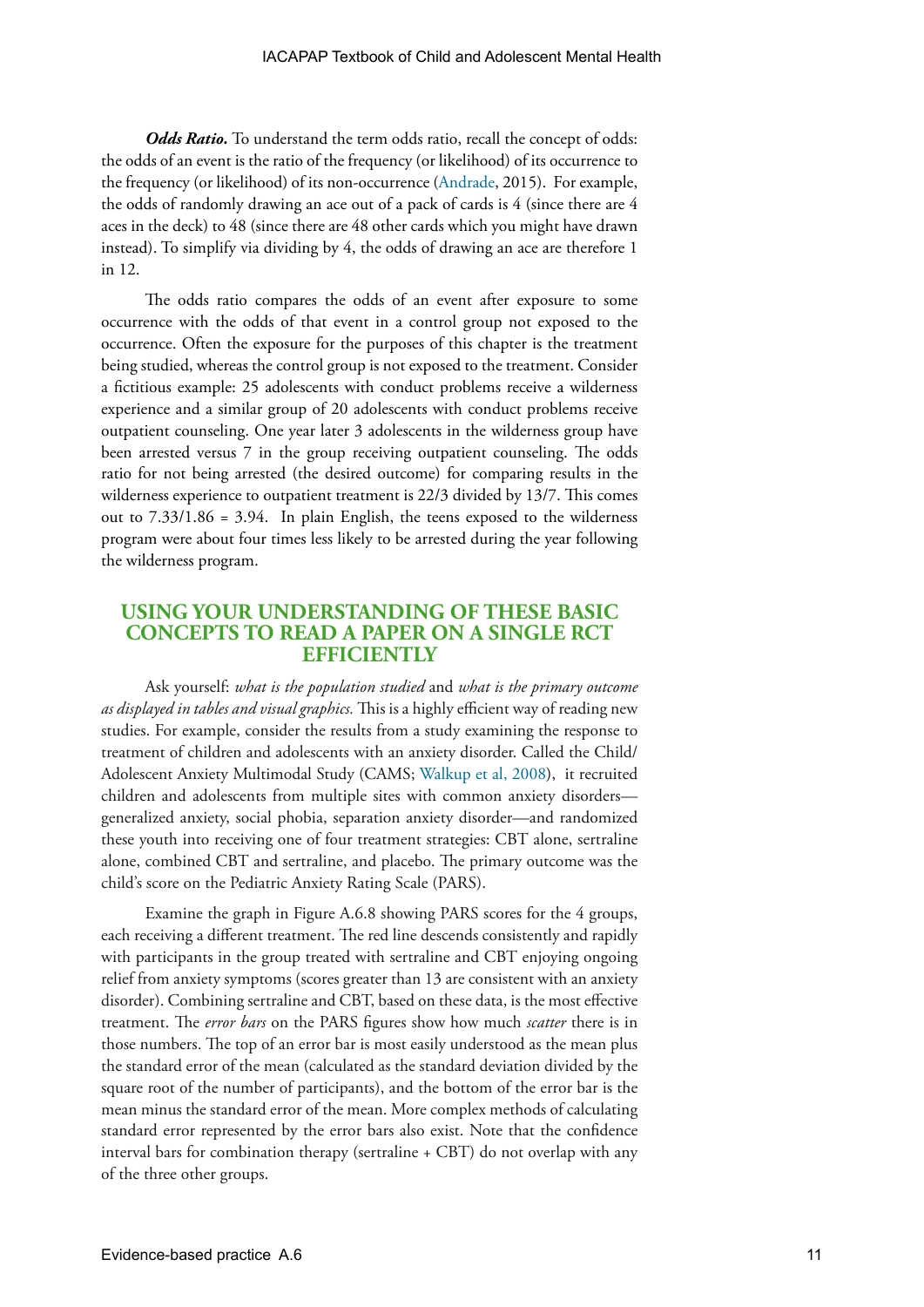

In this case, the clinical magnitude of the impact of treatment on outcome was evaluated by calculating effect sizes for each of the three intervention groups compared to the placebo group: how different were each of the three intervention groups on the PARS compared to the placebo group? The effect size at 12 weeks was 0.86 for combination therapy, 0.45 for sertraline alone and 0.31 for CBT alone. The authors also calculated the number needed to treat. Recall that to calculate an NNT, we must choose a threshold or 'hurdle' for each subject to 'clear'. Higher hurdles are more difficult to clear and therefore will generate higher NNTs; lower hurdles will generate lower NNTs. The authors chose as a hurdle that the youth must be rated as either improved or very much improved on the PARS by the end of treatment, at 12 weeks. Using this criterion, the authors calculated the NNT for sertraline alone as 3.2; for cognitive behavioral therapy alone as 2.8; for the combination of both treatments the NNT was 1.7. This low NNT is important for clinicians. The authors also used statistics to convey to readers how certain they were that their results were not a lucky fluke caused by random events that together resulted in improvements in those youth receiving sertraline and CBT. To assess this possibility, the authors calculated the confidence intervals for each effect size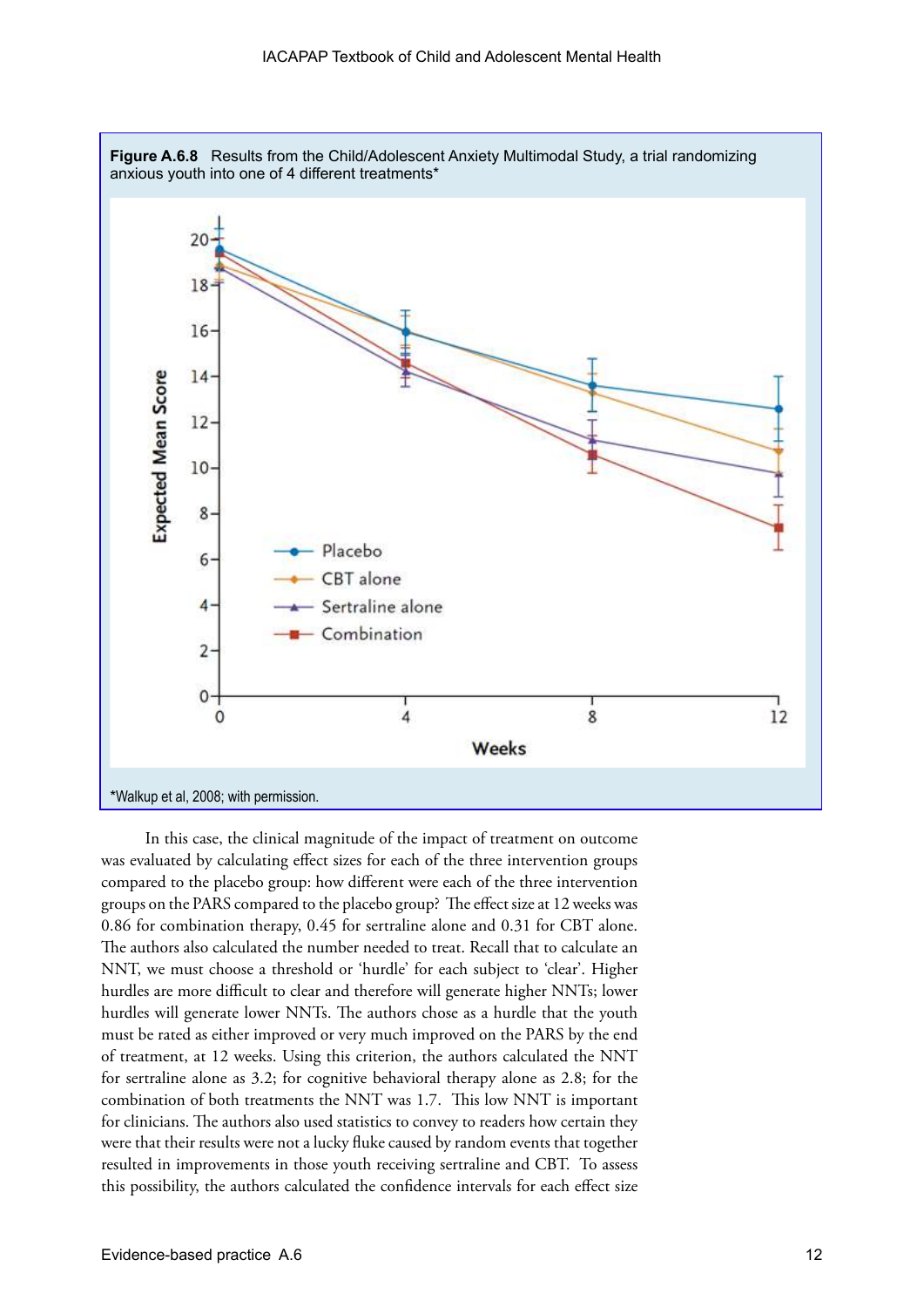and for each number needed to treat. The confidence intervals for a 95% certainty around the calculated effect size of 0.86 were 0.56 to 1.15 for youth receiving the combination of sertraline and CBT compared to youth receiving placebo, a large effect. According to convention, effect sizes of 0.8 and higher indicate a large effect, 0.3 and below a small effect.

In summary, to read a paper on an RCT efficiently, look first at the population studied, then go right to the primary outcome results presented either graphically or in a table. Often the answer to the central research question posed by the study will be right there visually in the graph or as numbers in a table.

## **MAKING SENSE OF DATA SUMMARIES**

Aggregated evidence summarizes data from multiple RCTs into a single data set and thereby provides a 'birds-eye view' of evidence to reach conclusions about what works for a specific condition or group of conditions. Importantly, the results may become more precise because the number of subjects increases. There are at least four different ways to aggregate data meaningfully: meta-analysis, systematic review, network meta-analysis, and distillation and matching. Let's consider each.

#### **Meta-Analysis**

A meta-analysis combines the results of multiple randomized trials, each using a specific intervention, to produce overall—or 'average'—statistics on the effect of those interventions regards benefits and harms, but there are many caveats. For example, if the populations studied are too different, the outcomes measured not sufficiently similar, or there is excessive bias in some studies, then the overall statistics may not be meaningful. A meta-analysis may look at how a class of treatments works for a class of disorders—how cognitive-behavioral treatment works for anxiety disorders in children, for example, or how antidepressants work for anxiety disorders. Crucially, 'forest plots' are graphic summaries of the results from a meta-analysis and are the best way to rapidly grasp results. For example, Figure A.6.9 shows a forest plot providing a splendid view over the effects of individual medications for ADHD compared to placebo [\(Cortese et al, 2018\)](https://www.thelancet.com/journals/lanpsy/article/PIIS2215-0366(18)30269-4/fulltext) summarizing:

- Effects on ADHD symptoms as rated by clinicians (broken out separately for youth and adults),
- Effects on ADHD symptoms rated by teachers, and
- The chances of the family stopping medication compared to placebo.

This figure was created using a specific form of meta-analysis called *network meta-analysis*. The amount of useful information available at a glance is stunning. We will be discussing how to read a forest plot soon when dealing with systematic reviews.

#### **Systematic Review**

A systematic review is a meta-analysis completed using a well-defined methodology for the search, inclusion, and synthesis of studies. The statistical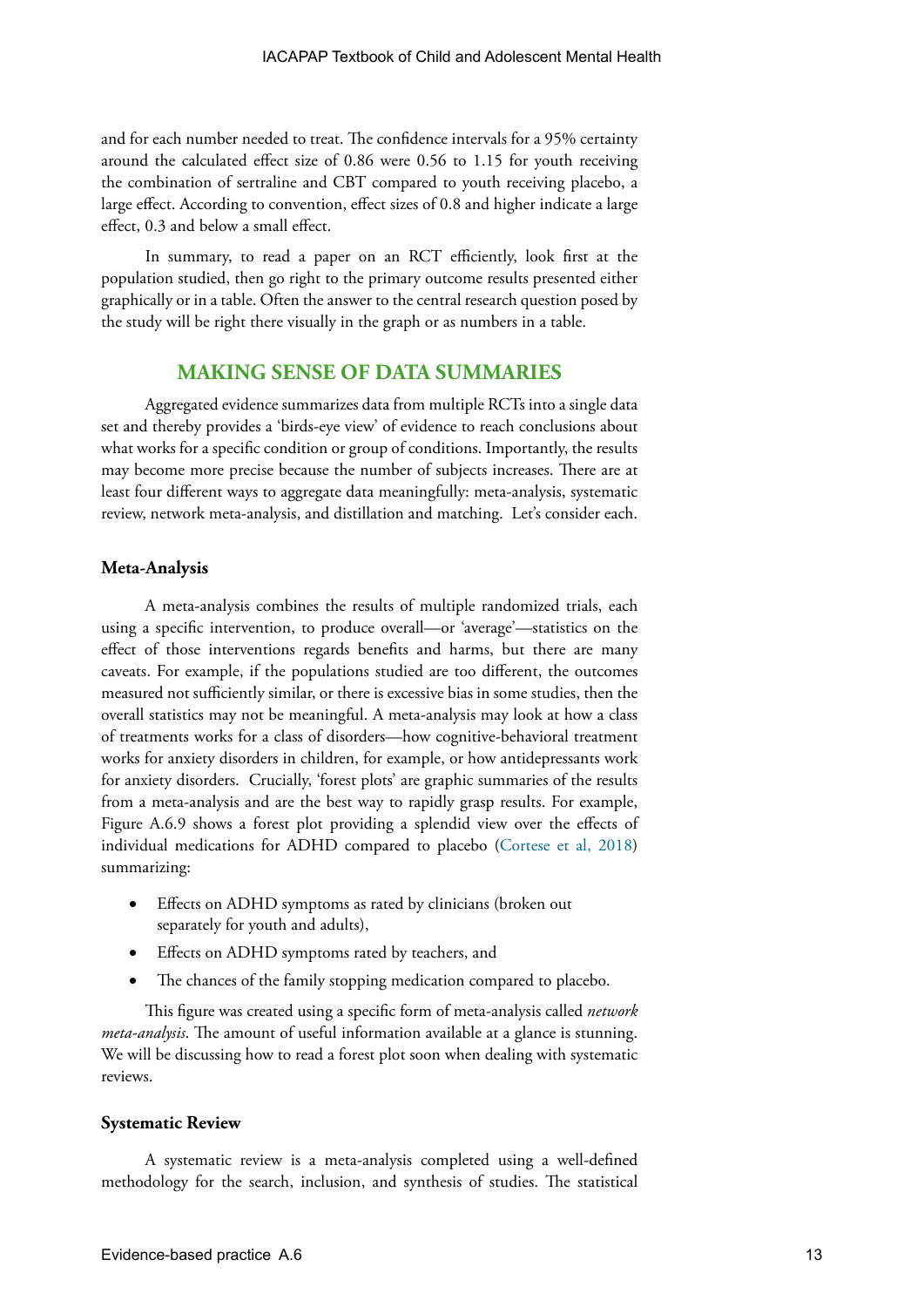

summary remains a meta-analysis but the reader has a quality guarantee about how it was created: the authors actually explain how the sausage was made. An analogy of the difference between a meta-analysis versus a systematic review is that the former is like a sausage-maker working with more freedom to make it his way, whereas the latter is making sausages in a glass kitchen with a detailed and published recipe. These are efforts to minimize potential bias. A systematic review done by the Cochrane Library, for example, follows a detailed process outlined in their training manual for reviewers and published on the Internet. Systematic reviews are increasingly popular in child psychiatry. Figure A.6.10 shows the increase in systematic reviews published in a leading child psychiatry journal by decade from the 1970s through the 2010s. Our field increasingly relies on systematic reviews to aggregate information into useful knowledge.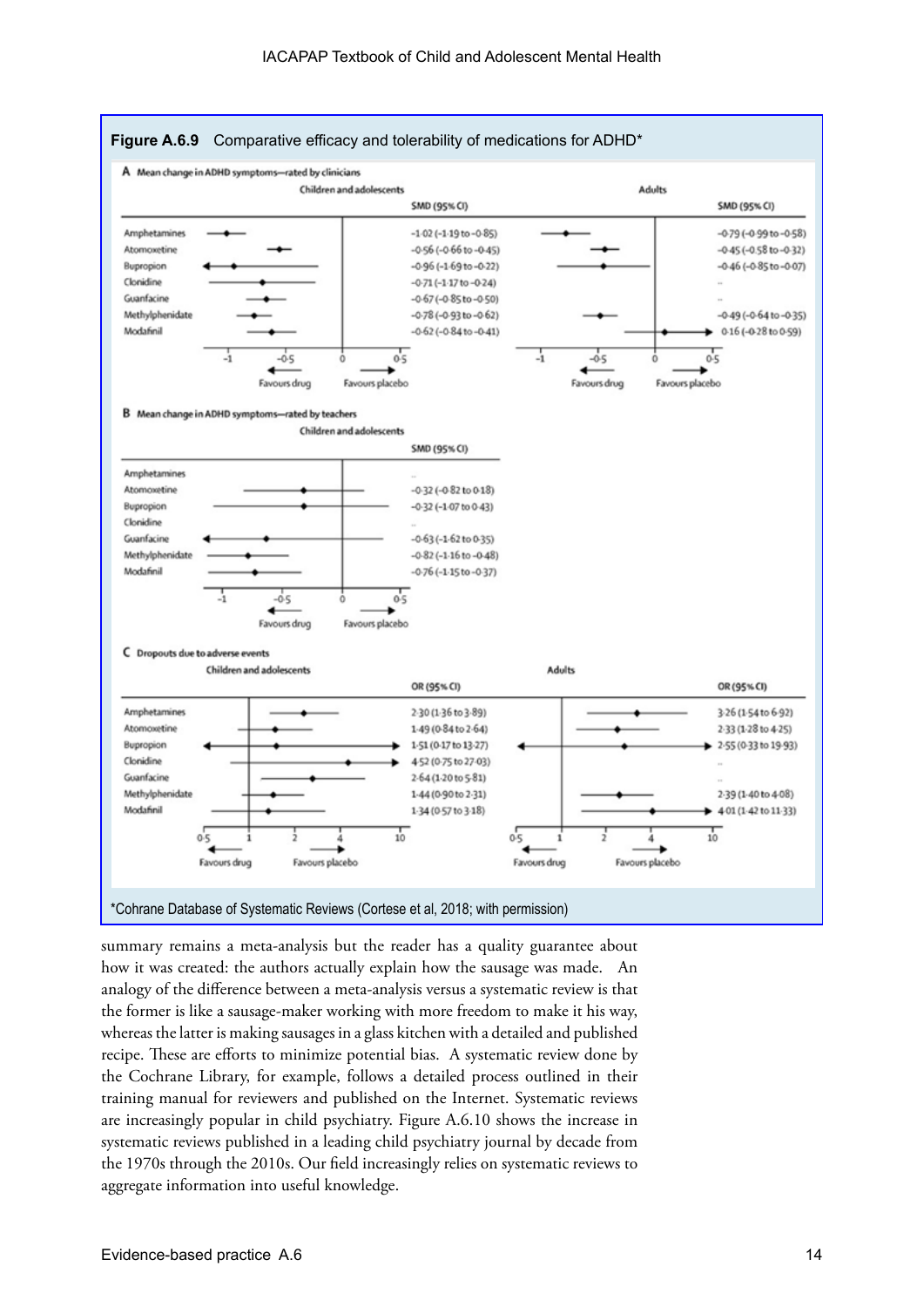

**Figure A.6.11** A systematic review of cognitive-behavioral interventions for children who have been sexually abused\*

| Study or subgroup                                                                                                                                                                | CBT<br>$^{14}$ | Mean(SD)    | No.CBT<br>Ń. | Mean(SD)     | Std. Mean Difference<br>IV.Random 95% CI | Weight | Std. Mean Difference<br>IV.Random.95% CI |
|----------------------------------------------------------------------------------------------------------------------------------------------------------------------------------|----------------|-------------|--------------|--------------|------------------------------------------|--------|------------------------------------------|
| 1 Short term limmediately after treatment?<br>Celano 1996                                                                                                                        | 15             | 39.9 (9.6)  | 17           | 41.0(0.4)    |                                          | 11.6%  | $-0.21$ ( $-0.90$ , $0.49$ )             |
| Cohen 1998                                                                                                                                                                       | 41             | 8.78 (4.88) | 41           | 9.92(5.28)   |                                          | 20.1%  | $-0.22$ $[-0.66, 0.21]$                  |
| Cohen 2004                                                                                                                                                                       | 89             | 1.53 (1.39) | 91           | 2.32(1.81)   |                                          | 26.9%  | $-0.49$ [ $-0.78$ , $-0.19$ ]            |
| Deblinger 1996                                                                                                                                                                   | 46             | 3.85(3.22)  | 22           | 6.59(2.89)   |                                          | 16.4%  | $-0.87$ [ $-1.40$ , $-0.34$ ]            |
| Deblinger 2001                                                                                                                                                                   | 21             | 6.57(7.92)  | 23           | 6.03(6.73)   |                                          | 14.3%  | $0.061 - 0.53, 0.661$                    |
| King 2000                                                                                                                                                                        | 24             | 7.04 (4.79) | 12           | 11 36 (2.11) |                                          | 10.7%  | $-1.03$ $[-1.76, -0.29]$                 |
| Subtotal (95% CI)<br>Heterogeneity: Tau <sup>z</sup> = 0.05; Chi <sup>2</sup> = 9.22, df = 5 (P = 0.10); i <sup>2</sup> = 46%<br>Test for overall effect: $7 = 3.061P = 0.00221$ | 236            |             | 206          |              |                                          | 100.0% | $-0.44$ [ $-0.73$ , $-0.16$ ]            |
| 2 Intermediate term (3-6 months after treatment)<br>Cohen 1998                                                                                                                   | 27             | 7.66 (3.94) | 19           | 9.6(5.79)    |                                          | 10.7%  | $-0.401 - 0.99, 0.191$                   |
| Cohen 2004                                                                                                                                                                       | 78             | 1.19 (1.33) | 69           | 191(166)     |                                          | 29.9%  | $-0.48$ [ $-0.81$ , $-0.15$ ]            |
| Deblinger 1996                                                                                                                                                                   | 40             | 3.16(2.9)   | 14           | 5.61(4.16)   |                                          | 17.7%  | $-0.74$ [ $-1.37$ , $-0.11$ ]            |
| Deblinger 2001                                                                                                                                                                   | 21             | 7.76(8.61)  | 23           | 5.22(5.78)   |                                          | 18.6%  | $0.34$ [ $-0.25$ , $0.94$ ]              |
| King 2000                                                                                                                                                                        | 24             | 7.96(4.45)  | 12           | 10.92 (2.91) |                                          | 15.1%  | $-0.721 - 1.44 - 0.011$                  |
| Subtotal (95% CI)<br>Heterogeneity: Tau! = 0.00; Chi! = 0.10, df = 4 (P = 0.09); il = 51%<br>Test for overall effect: $2 = 2.21$ (P = 0.027)                                     | 190            |             | 137          |              |                                          | 100.0% | $-0.39$ [ $-0.74, -0.04$ ]               |
| 3 Long term (at least one year)<br>Cohen 1998                                                                                                                                    | 23             | 7.17 (4.17) | 16           | 9.58(5.81)   |                                          | 16.9%  | $0.481 - 1.13, 0.171$                    |
| Cohen 2004                                                                                                                                                                       | 90             | 1(1.14)     | 73.          | 1.33(1.44)   |                                          | 65.0%  | $-0.251 - 0.57, 0.061$                   |
| Deblinger 1996                                                                                                                                                                   | 40             | 2,78 (3,19) | 14           | 5.43 (4.15)  |                                          | 18.1%  | $-0.76$ $-1.38$ $-0.13$ $1$              |
| Subtotal (95% CI)<br>Heterogeneity: Tau <sup>2</sup> = 0.00; Chi <sup>2</sup> = 2.08, df = 2 fP = 0.35); P = 4%<br>Test for overall effect. $Z = 2.79$ ( $P = 0.0053$ )          | 143            |             | 103          |              |                                          | 100.0% | $-0.38$ [ $-0.65, -0.11$ ]               |
|                                                                                                                                                                                  |                |             |              | ۰ã           | o<br>ż<br>÷Z                             | 4      |                                          |

\*Macdonald et al, 2012; with permission.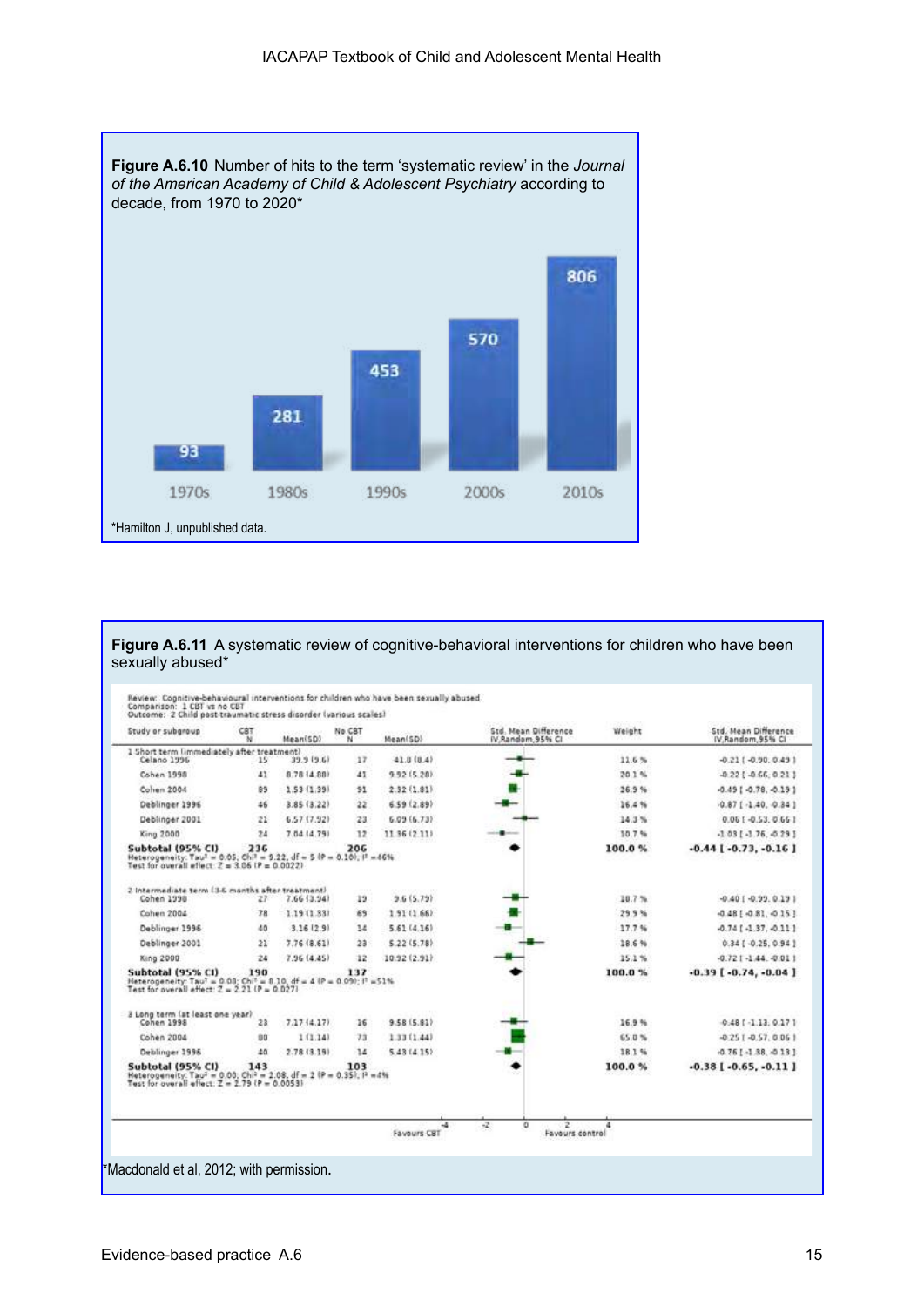The number of systematic reviews published by the Cochrane Collaboration concerning the mental health of children has also increased markedly in the last decade. From 2000 through 2009 there were 26 systematic reviews which show up searching in the Cochrane Database of Systematic Reviews using the search terms *child\* AND (ADHD OR Anxiety OR Depression OR PTSD OR Oppositional)*. This is a broad search and, in visually scanning the abstracts, not all 'hits' appear potentially useful, but many do. Remarkably, from 2010 through 2019 the same search terms retrieve 235 systematic reviews, an increase of 900 percent! There is currently much useful aggregated data available to us clinicians caring for children. Figure A.6.11 shows a recent systematic review of the results of using CBT for sexually abused children with its results presented as a forest plot [\(Macdonald et al,](https://www.cochranelibrary.com/cdsr/doi/10.1002/14651858.CD001930.pub3/full)  [2012](https://www.cochranelibrary.com/cdsr/doi/10.1002/14651858.CD001930.pub3/full)). Let's discuss how to use it.

The most efficient way to examine this forest plot is to go straight to the 'black diamonds,' which summarize the overall effect. The first black diamond under the heading 'short term' (immediately after treatment) has a width, representing 95% confidence intervals, which does not overlap the '0' vertical line representing no effect, and the authors provide the standardized mean difference for the summary of these 6 studies as -0.44. This number (0.44), is called the standardized mean difference, or effect size, or Cohen's *d*—these are all the same thing. The treatment group improved on average in the various measures used to measure PTSD symptoms 0.44 of a standard deviation, compared to the control group. This 0.44 effect size is generally considered as moderate. Similar conclusions can be quickly drawn from this plot both for intermediate-term results and longterm results, demonstrating how efficiently a forest plot displays information.

Therefore, when looking at a systematic review, consider going straight to the figures and have a look. These graphic displays of information are easily digestible and cut to the core results of the review immediately. With journals publishing increasing numbers of systematic reviews, it becomes easier to find such succinct summaries. There is one caveat: because systematic reviews are labor intensive, it is often necessary to do the work of updating their results by searching for RCTs from more recent years on your own.

#### **Network Meta-Analysis**

Another method of aggregating data is called network meta-analysis (NMA), widely used to summarize data about response to treatment.Network metaanalyses, unlike meta-analyses or systematic reviews, compare the effectiveness of multiple treatments using methods which allow rank-ordering of those treatments from most effective to least effective. For clinicians choosing a treatment, this is a significant improvement. Unlike a meta-analysis, which evaluates the effectiveness of a single treatment measured against a control, a network meta-analysis can evaluate the effectiveness of multiple treatments *measured against each other* in a single analysis. A network meta-analysis does this by combining what is called 'direct evidence'—evidence obtained from head-to-head studies comparing one active treatment to another active treatment—with 'indirect evidence'—evidence inferred via computation about the effectiveness of a treatment (A) relative to another (B) because both, for example, have been compared to a third treatment (C), where 'C' may be either a control or an active intervention*.* The multiple

For a discussion of network meta-analysis as used by Cochrane go [here](https://training.cochrane.org/online-learning/cochrane-methodology/network-meta-analysis-nma). If you are new to Cochrane, you will need to register [here](https://login.cochrane.org/auth/realms/cochrane/login-actions/registration?client_id=cochrane_org&tab_id=VAg__nB_154).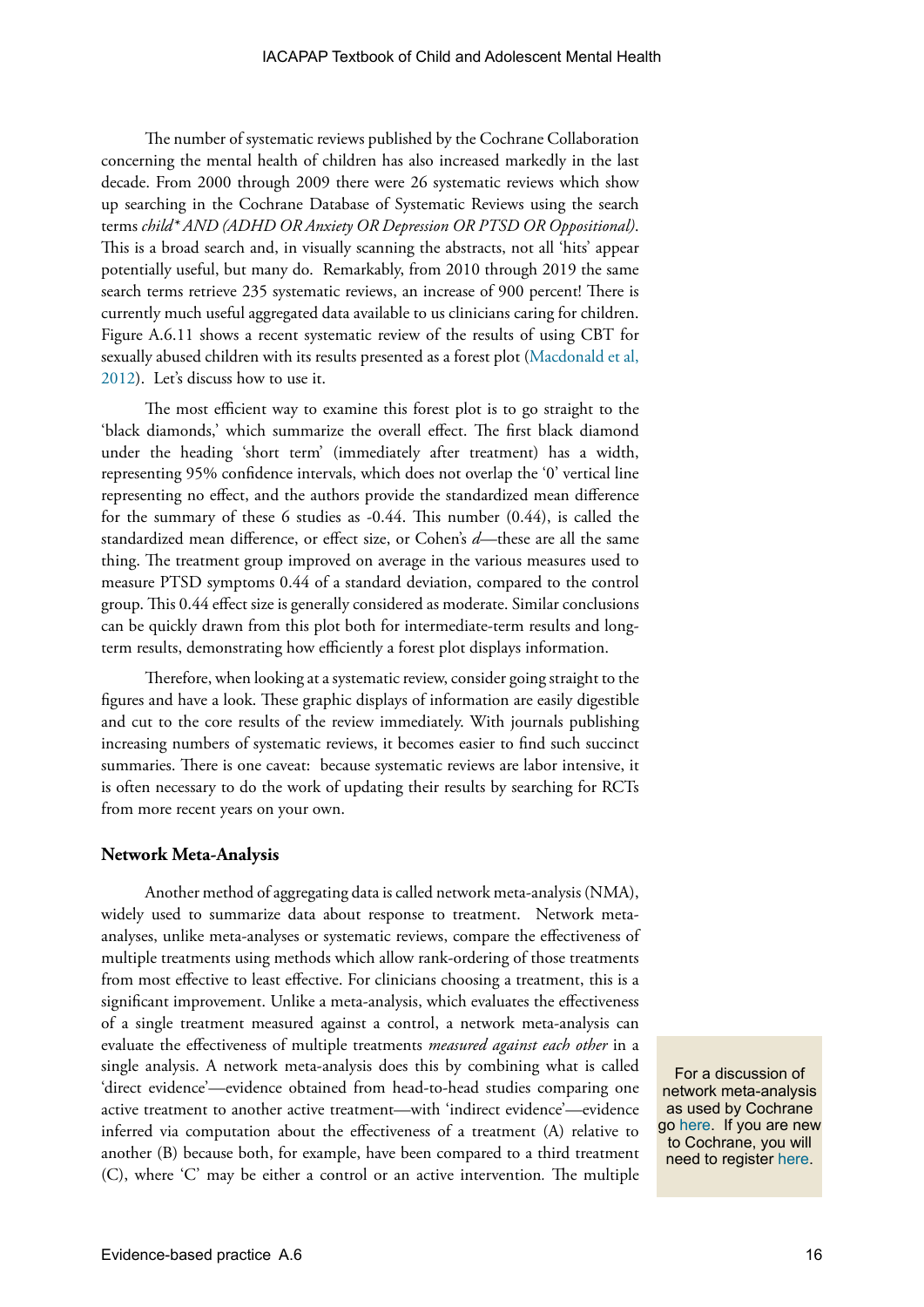studies of varied treatments for a similar condition, tested either against each other as an active treatment or a placebo or waiting list, comprise a network of information about effectiveness (Rouse et al, 2017).

Consider how results of a network meta-analysis of antidepressants studied in adolescents with major depressive disorder can help answer the question: which antidepressant is most likely to be helpful for Alex, the depressed adolescent who tried to hang himself mentioned earlier. Going to PubMed and typing *network meta-analysis adolescen\* major depression* (where \* is a 'wild card'), the first article listed contains Figure A.6.12 (Cipriani et al, 2016) whether to use pharmacological interventions in this population and which drug should be preferred are still matters of controversy. Consequently, we aimed to compare and rank antidepressants and placebo for major depressive disorder in young people. We did a network meta-analysis to identify both direct and indirect evidence from relevant trials. We searched PubMed, the Cochrane Library, Web of Science, Embase, CINAHL,



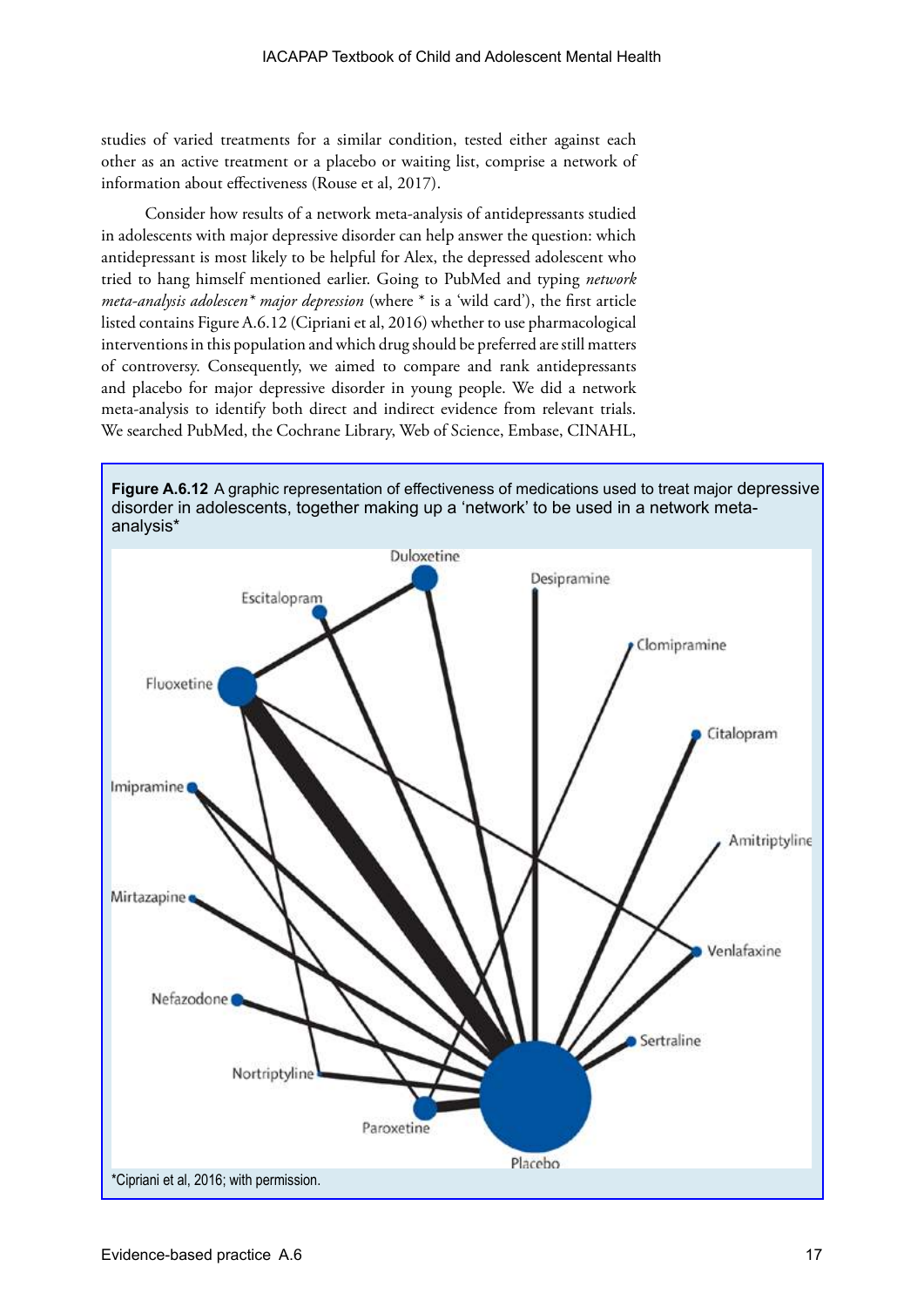PsycINFO, LiLACS, regulatory agencies' websites, and international registers for published and unpublished, double-blind randomised controlled trials up to May 31, 2015, for the acute treatment of major depressive disorder in children and adolescents. We included trials of amitriptyline, citalopram, clomipramine, desipramine, duloxetine, escitalopram, fluoxetine, imipramine, mirtazapine, nefazodone, nortriptyline, paroxetine, sertraline, and venlafaxine. Trials recruiting participants with treatment-resistant depression, treatment duration of less than 4 weeks, or an overall sample size of less than ten patients were excluded. We extracted the relevant information from the published reports with a predefined data extraction sheet, and assessed the risk of bias with the Cochrane risk of bias tool. The primary outcomes were efficacy (change in depressive symptoms).

The *thickness* of each connecting line in Figure A.6.12 reflects the *number of studies;* the size of each node reflects the *total number of participants* assigned to that condition. This network meta-analysis compares multiple treatments (in this case different antidepressants) by using both direct comparisons of interventions within randomized controlled trials (i.e., head-to-head studies between antidepressants) *and* indirect comparisons across trials based on a common comparator. The term 'network' refers to the whole system of multiple studies comparing results for multiple treatments. A network meta-analysis then uses statistical processes to examine both direct and indirect comparisons between each pair in the network ([Nikolapopoulou et al, 2018](https://www.bmj.com/content/360/bmj.k585)). For example, in this network of RCTs studying antidepressants in adolescents, there is no direct study comparing sertraline to fluoxetine, yet the network meta-analysis will use statistical processes to generate a comparison between the two based on the results when each was compared to placebo. The analysis then can rank order each treatment based on effectiveness as well as tolerability (e.g., based on the proportion of subjects stopping the treatment) using a statistical approach called Surface Under the Cumulative Ranking curve (SUCRA)—highly useful information for clinical practice.

This network meta-analysis generates results useful in considering how to treat Alex because it rank-orders the antidepressants for efficacy as well as for tolerability and effect on suicidal ideas/behavior relative both to each other and to placebo. Network meta-analyses can rank-order treatments in a way that conventional pairwise meta-analysis cannot, as the technique borrows strength from indirect evidence to gain certainty about all treatment comparisons and allows for estimation of comparative effects that have never been investigated headto-head in randomized clinical trials ([Mills et al, 2013](https://www.bmj.com/content/346/bmj.f2914)). See Figure A.6.13 for a more detailed explanation of network meta-analysis.

#### **SUCRA**

The statistical approach used to rank-order a treatment for either effectiveness or tolerability, called Surface Under the Cumulative Ranking curve, often abbreviated as SUCRA, uses a graphic representation similar to the receiver operating characteristic (ROC) analysis used in diagnosis (click [here](https://www.youtube.com/watch?v=OAl6eAyP-yo) to view a tutorial on ROC analysis). The statistical program considers possible ways to rankorder these 14 treatments and asks how closely each possible ranking matches the data from the available studies. The 'area under the curve' is the metric used to measure how well any given ranking matches the available data.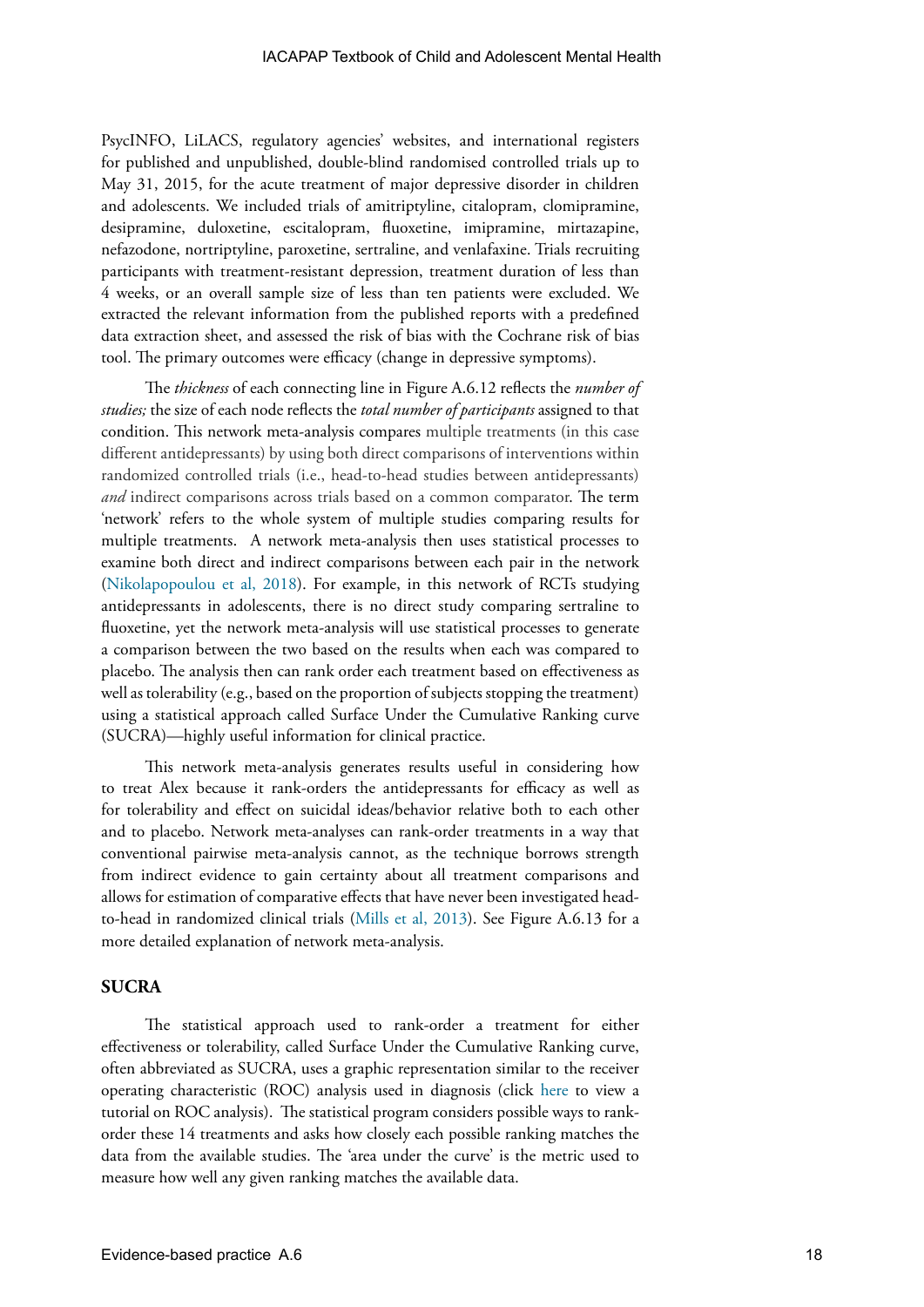| $(0.50 \text{ to } 2.70)$<br>1.03 | $(0.83 \text{ to } 21.80)$<br>2.85    | (1.20 to 9.42)<br>2.80               | $(1.01 \text{ to } 18.70)$<br>219  | $(0.41 \text{ to } 10.99)$<br>1.36 | (0.94 to 1/19)<br>2.94                                        | 045to3-66<br>$\mathbb{E}$         | 1.64                               | $(0.77 \text{ to } 3.95)$<br>1.59 | $(0.30 \text{ to } 21.89)$<br>129 | (1.96 to 20-86)<br>549                | 002 to 32 16<br>010          | <b>BB</b>                                                        |
|-----------------------------------|---------------------------------------|--------------------------------------|------------------------------------|------------------------------------|---------------------------------------------------------------|-----------------------------------|------------------------------------|-----------------------------------|-----------------------------------|---------------------------------------|------------------------------|------------------------------------------------------------------|
| $(0.03 \text{ to } 77.0)$         | $(0.09 \text{ to } 377.5)$            | (000 to 2248)                        | $(0.10$ to $3.43.2)$               | (0.05 to 151.0)                    | (0-09 to 304-7)                                               | $(0.03 \text{ to } 91.24)$        | (0.05 to 196.9) (0.46 to 13.49)    | (0.05 to 115.6)                   | $(0.04 \text{ to } 241.2)$        | 0-17 to 471.9)                        | Ę                            | $(-1.45 \text{ to } 1.61)$                                       |
| 611                               | 0.32                                  | 033                                  | 037                                | 0.18                               | 0.35                                                          | 0.13                              | 0.16                               | 0.19                              | 0.11                              | 0.67                                  |                              | 0.08                                                             |
| (0.04 to 0.78)                    | $(0.09 \text{ m}4.95)$                | (011 to 254)                         | (0.10 to 4.39)                     | $(0.04$ to $2.27$                  | $(UU)$ to $4U_2$ )                                            | (0.04 to 0.96)                    | $(0.05$ to $2.87)$                 | (0.08 to 0.87)                    | 0.03 to 4.50)                     | â                                     | 192 to 171                   | $(-0.98 \text{ to } 0.95)$                                       |
| 0-23                              | 1.09                                  | 068                                  | 0.40                               | QT <sub>1</sub>                    | 0.37                                                          | 0.27                              | 0.63                               | 0.22                              | 0.16                              |                                       | 0.10                         | <b>49.01</b>                                                     |
| (0.05 to 4.5b)                    | $(0.11 \text{ to } 24.29)$            | (012 to 1426)                        | $(0.13$ to $22.98$ )               | $(0.05 \text{ to } 12.37)$         | INS-17 on IT (b) I (60-71 on the 0) I (9) F(0) II (0) T(0) II | (0.05 to 560)                     | $(0.06 \text{ to } 14.62)$         | $0.07$ to $6.80$ )                | 늹                                 | $(-1.52 \text{ to } 1.26)$            | 205 to 159)                  | $(-1.14 \text{ to } 0.85)$                                       |
| 0.96                              | 438                                   | 288                                  | 671                                | 2.12                               | 0-64                                                          | 117                               | 2.67                               | 035                               |                                   | $-0.13$                               | 023                          | $-0.15$                                                          |
| (0.21 to 2.18)<br>0-18            | $(0.39 \text{ to } 14.96)$<br>3-61    | (053 to 726)<br>232                  | $(0.47$ to $13.33$<br>1.69         | $(0.20 \text{ to } 749)$<br>171    | 1.56                                                          | $(0.20 \text{ to } 2.77)$<br>0.93 | (0.22 to 9.23)<br>2.10             | PAR                               | $-1.23$ to $1.19$<br>$-0.01$      | $(-1.21 \text{ to } 0.91)$<br>$-0.15$ | 192 to 143)<br>0.24          | $(-1.15 \text{ to } 0.81)$ $(-0.86 \text{ to } 0.54)$<br>$-0.16$ |
| $(0.07 \text{ to } 3.06)$<br>0.30 | $(0.16 \text{ to } 17.62)$<br>3-55    | (010 to 9.64)<br>227                 | $(0.19 \text{ to } 16.01)$<br>0.92 | (0.08 to 8.51)<br>040              | 0.85                                                          | $(0.07 \text{ to } 3.89)$<br>0.91 | ¥                                  | $-1.21$ to $1.20$<br>$-0.01$      | $-142$ to $137$<br>$-0.02$        | $(-1.54 \text{ to } 1.22)$<br>$-0.16$ | $208 \text{ to } 15$<br>0.25 | $-0.17$                                                          |
| $(0.24 \text{ to } 3.50)$         | $(0.47 \text{ to } 22.04)$            | (061 to 11.49)                       | (0.56 to 20.22)                    | $(0.23 \text{ to } 10.97)$         | (/5310175/)                                                   | ā                                 | $-1.41$ to $1.40$                  | $(-1.23 \text{ to } 1.19)$        | $-1.44 \text{ to } 1.7$           | $-155$ to $1-22$                      | 210 to 157                   | $(-1.18 \text{ m} 0.87)$                                         |
| 0-69                              | 1.90                                  | 180                                  | 213                                | 0.91                               | 1.98                                                          |                                   | -0.01                              | $-0.02$                           | -0-03                             | $-0.17$                               | 026                          | $-0.18$                                                          |
| $(0.06 \text{ to } 1.58)$         | $(0.12 \text{ to } 9.40)$             | (014 to 505)                         | $(0.14 \text{ to } 8.69)$          | $0.06$ to $4.52$                   | ē                                                             | $-145$ to $1.35$                  | $(-1.45 to 1.34)$                  | $(-1.28 \text{ to } 1.16)$        | $(-1.48 to 1.32)$                 | $(-1.60 \text{ to } 1.17)$            | 213to152                     | $( -1.7110077)$                                                  |
| 0.43                              | 1.96                                  | 127                                  | 0-61                               | 0.93                               |                                                               | $-0.05$                           | -0.06                              | $-0.07$                           | $-0.08$                           | $-0.22$                               | $\frac{1}{2}$                | £c <sub>0</sub>                                                  |
| $(0.09 \text{ to } 3.49)$<br>0-91 | $(0.19 \text{ to } 20.49)$<br>423     | 11 00)<br>273<br>$(0.23 \text{ to }$ | 18.93)<br>$\Xi$<br>0.2310          | à.<br>ž                            | $(-1.43101.40)$<br>$-0.01$                                    | $(-14700135)$<br>$-0.06$          | $(1.48 \text{ to } 1.34)$<br>-0-07 | $(-1.30 to 1.15)$<br>-0.07        | $(-1.50 to 1.32)$<br>$-0.09$      | $(-1.61 \text{ to } 1.17)$<br>$-0.22$ | 214to 152)<br>032            | $(-1.75$ to 0.77)<br>$16.0 -$                                    |
| $(0.05 \text{ to } 1.47)$         | $(0.11 \text{ to } 8.70)$             | (013 to 468)                         | ğ                                  | $(-1.33 to 1.28)$                  | (7.4011)                                                      | $(-1.38$ to $1.22)$               | $(-1.39$ to $1.20)$                | (4.19 to 0.99)                    | $(-1.42 \text{ to } 1.18)$        | $(-1.53 \text{ to } 1.03)$            | 200 to 140)                  | $(-1.10 \text{ to } 0.58)$                                       |
| 0-39                              | $1 - 79$                              | 117                                  |                                    | $-0.02$                            | $-0.03$                                                       | $-0.08$                           | -0.09                              | $-0.10$                           | $-0.11$                           | $-0.25$                               | 034                          | $-0.76$                                                          |
| $(0.13 \text{ to } 0.95)$         | $(0.18 \text{ to } 8.72)$             | 틺                                    | $(-1.28 to 1.10)$                  | $(-1.46 \text{ to } 1.23)$         | $(-1.4601.21)$                                                | $(-15000117)$                     | $-1510115$                         | $(-13200094)$                     | $(-1.54 to 1.13)$                 | $(-1.65 \text{ to } 0.98)$            | 220 to 134)                  | $(-1.74 \text{ to } 0.54)$                                       |
| 0-31                              | 2.05                                  |                                      | -0.09                              | $-0.11$                            | $-0.12$                                                       | $-0.17$                           | $-0.18$                            | $-0.19$                           | $-0.20$                           | $-0.33$                               | 043                          | $-0.35$                                                          |
| (0.04 to 1.75)                    | <b>SB</b>                             | 149 to 128                           | (1.440117)                         | $(-1.68 \text{ to } 1.26)$         | $(-1.38$ to $0.82)$ $(-1.68$ to $1.24)$                       | $(-1,72$ to $1.20)$               | (173 to 117)                       | $(-1.56 to 0.99)$                 | $(-17600115)$                     | $(-1.88\text{ to }1.01)$              | 230 to 133)                  | (-0.99tn-0.03) (-1.57tn 0.67)                                    |
| 0.18                              |                                       | 010                                  | $-0.19$                            | $-0.21$                            | $-0.22$                                                       | $-0.27$                           | $-0.28$                            | -0.29                             | $-0.30$                           | $-0.44$                               | 053                          | $-0.45$                                                          |
| 昆                                 | $(-1.23 \text{ to } 1.11)$<br>$-0.06$ | $105 \text{ to } 072$<br>016         | $(-1.13 to 0.64)$<br>$-0.25$       | $(-1.39 to 0.84)$<br>$-0.27$       | $-0.28$                                                       | $(-1.43 to 0.78)$<br>$-0.33$      | $(-1.44 to 0.75)$<br>$160 -$       | $(-1.19 to 0.50)$<br>$-0.35$      | $-1.46$ to $0.74$ )<br>$-0.36$    | $(-1.57 \text{ to } 0.58)$<br>$-0.49$ | 221 to 101)<br>050           | $-0.51$                                                          |

**Figure A.6.13** Network meta-analysis of eficacy and tolerability\*

This table shows the results of a network meta-analysis that compares 14 different drugs and placebo when treating depression in youth, regards both treatment response (in blue) and tolerability (pink). Only one drug—fluoxetine reaches statistical significance for reducing symptoms, with a standard mean difference of -0.53 and confidence intervals of -0.99 to -0.03. Tolerability is measured by the odds ratio of discontinuing treatment. An odds ratio below '1' means the row defining treatment was tolerated better than the column defining treatment. Efficacy results (in light blue) are based on mean overall change in depressive symptoms and have been standardized so that results from different studies using different scales can be compared with one another.

Drugs are reported in order of eficacy according to the Surface Under the Cumulative Ranking curve, or SUCRA (see below). Comparisons are read from left to right. The efficacy (light blue boxes) and tolerability (pink boxes) estimates are located at the intersection of the column-defining treatment and the row-defining treatment, expressed as the standardized mean difference (with confidence intervals in parentheses). For eficacy (mean overall change in symptoms), a standardized mean difference below '0' favors the column-defining treatment. For tolerability (discontinuation due to adverse events), an odds ratio below '1' favors the rowdefining treatment. Significant results are in **bold** and underlined. AMI=amitriptyline; CIT=citalopram; DES=desipramine; DUL=duloxetine; ESC=escitalopram; FLU=fluoxetine; IMP=imipramine; MIR=mirtazapine; NEF=nefazodone; OR=odds ratio; PAR=paroxetine; PBO=placebo; SER=sertraline; SMD=standardized mean diference; SUCRA=surface under the cumulative ranking curve; VEN=venlafaxine. Continues next page.

\*Cipriani et al, 2016; with permission. Note that three drugs have been omitted.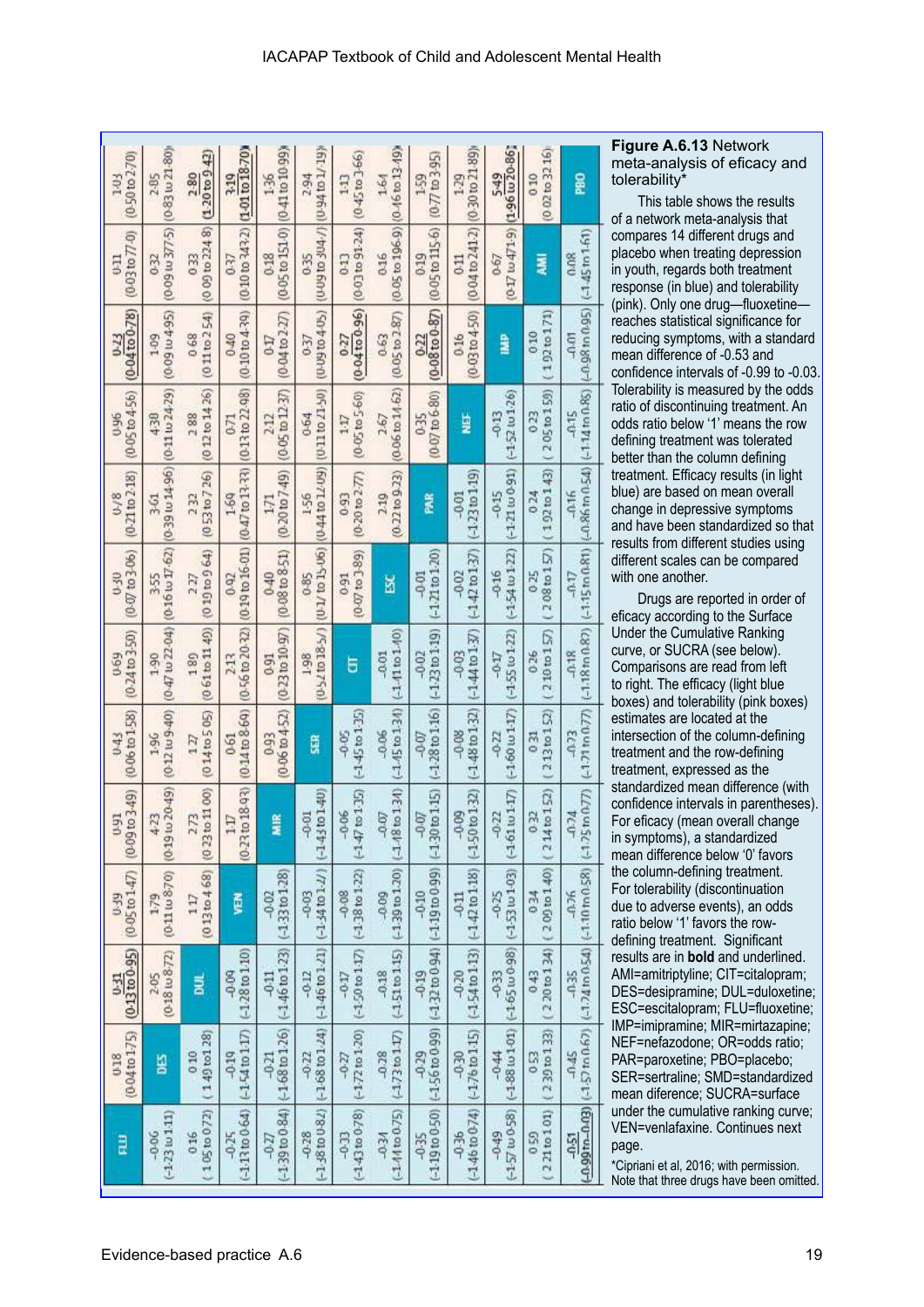The dark blue blocks in Figure A.6.13 contain the treatments being compared. The diagonal 'descending staircase' in dark blue is very useful for clinicians (read left to right). It rank-orders the treatments based on SUCRA data for efficacy, from most to least efficacious. The light blue blocks contain

| 3 | <b>FLU</b>                             |                               | 0.18<br>$(0.04$ to $1.75)$                                                                                                            | $0 - 31$<br>$(0.13 \text{ to } 0.95)$ | 0.39<br>$(0.05 \text{ to } 1.47)$   | 0.91<br>(0.09 to 3.49)                 | 0.43<br>$(0.06 \text{ to } 1.58)$   |  |
|---|----------------------------------------|-------------------------------|---------------------------------------------------------------------------------------------------------------------------------------|---------------------------------------|-------------------------------------|----------------------------------------|-------------------------------------|--|
|   |                                        | $-0.06$<br>$(-1.23)$ o $1.11$ | <b>DES</b>                                                                                                                            | 2.05<br>$(0.18 \text{ to } 8.72)$     | 1.79<br>(0.11 to 8.70)              | 4-23<br>(0.19 to 20.49)                | 1.96<br>$(0.12$ to $9.40)$          |  |
|   | 16<br>$\mathcal{L}$<br>$(-1.05 0.072)$ |                               | $-0.10$<br>$(-1.49 \text{ to } 1.28)$                                                                                                 | <b>DUL</b>                            | $1-17$<br>$(0.13 \text{ to } 4.68)$ | $2 - 73$<br>$(0.23 \text{ to } 11.00)$ | $1-27$<br>$(0.14$ to $5.05)$        |  |
|   | $\mathcal{A}$                          | 25                            | $-0.19$<br>$(-1.13 \ 0.064)$ $(-1.54 \text{ to } 1.17)$                                                                               | $-0.09$<br>$(-1.28$ to $1.10)$        | <b>VEN</b>                          | 1.17<br>$(0.23$ to $18.93)$            | $0-61$<br>$(0.14 \text{ to } 8.69)$ |  |
|   |                                        |                               | $-0.21$<br>$(-1.39 \cdot 0.084)$ $(-1.68 \text{ to } 1.26)$ $(-1.46 \text{ to } 1.23)$ $(-1.33 \text{ to } 1.28)$                     | $-0.11$                               | $-0.02$                             | MIR                                    | 0.93<br>$(0.06 \text{ to } 4.52)$   |  |
|   | $-0.28$                                |                               | $(-138 \text{ to } 0.82)$ $(-1.58 \text{ to } 1.24)$ $(-1.46 \text{ to } 1.21)$ $(-1.34 \text{ to } 1.27)$ $(-1.43 \text{ to } 1.40)$ |                                       | 0.02                                | 0.01                                   | <b>SER</b>                          |  |

statistically generated estimates of the standardized mean differences in the change in depression ratings comparing the effectiveness of the medication in the column with that on the row. For example, in this fragment from Figure A.6.13, at the intersection of the column for fluoxetine (FLU) and the row for sertraline (SER) the standardized mean difference is -0.28 (that is, below 0—favoring fluoxetine). The confidence intervals for this standardized mean difference are -1.38 to -0.82 and contain zero, which would represent no statistically significant difference. That is, according to this network metaanalysis, fluoxetine is more effective than sertraline but the difference is not statistically significant. The standardized mean difference was used because depression rating scale data are continuous rather than categorical. The pink blocks represent data the authors call 'tolerability' because the figures are based on the proportion of youth who continue to take the drug rather than discontinue it. Since continuing vs discontinuing is a categorical variable, the results are presented as an odds ratio. In this analysis you can see also that fluoxetine (FLU) is less likely to be discontinued than duloxetine (DUL) (OR = 0.31) and the difference is statistically significant (95% confidence intervals do not contain 1).

Figure A.6.14 shows the SUCRA curves for fluoxetine and escitalopram. The x-axis contains all the competing medications and placebo. A rising curve shows that the medication being assessed is winning its comparisons and therefore generates more 'area under the curve.' Note how quickly the fluoxetine SUCRA curve rises compared to other drugs, whereas escitalopram seems to plod along. This view is too simplistic, of course, since the actual curves are generated via complex statistical methods. The visual information is nevertheless helpful in grasping a sense of how medications compare to each other for effectiveness. A SUCRA value of 50% (or 0.50) represents a treatment that has as many wins as losses in comparisons, and a value 100% (or





1.0) is a perfect score for a superior treatment winning all its comparisons.

A SUCRA score for each drug can be interpreted as the proportion of treatments worse than the one of interest. Figure A.6.15 shows SUCRA scores for safety from suicidal behavior or ideation in children for a range of antidepressants.

Thanks to network analysis, we now can rank-order antidepressants in youth for efficacy, for risk of increasing suicidal ideas or behavior, and for tolerability each one helpful in choosing a medication for Alex. These data suggest that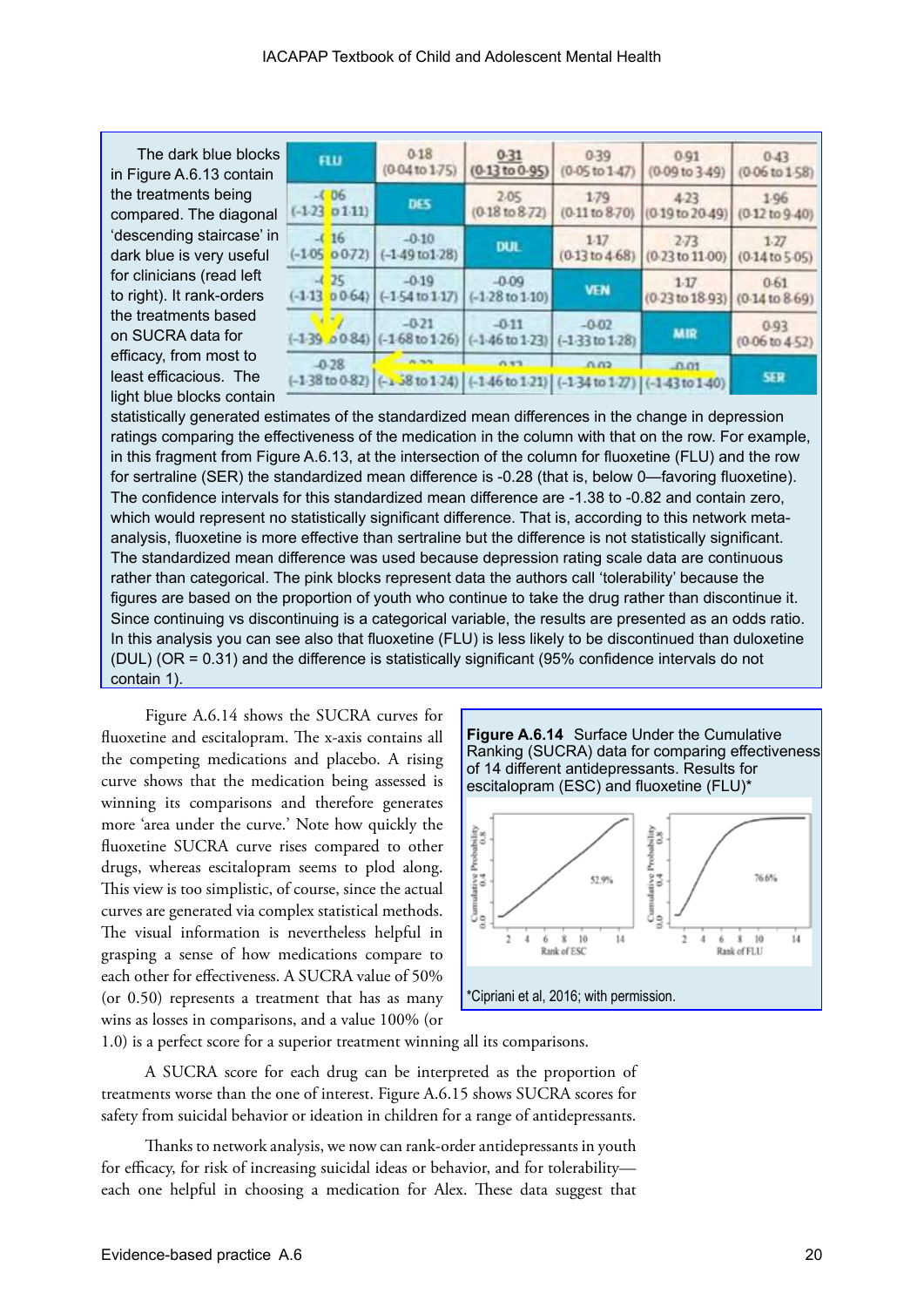fluoxetine ranks first for efficacy, first for tolerability, and towards the middle of the pack for safety from suicidal ideas or behavior. In addition, duloxetine deserves consideration since it ranks high for efficacy and does well regards safety. Alex was started on fluoxetine with duloxetine as a potential back-up if fluoxetine failed.

### **Distillation and Matching**

A fourth method of aggregating data—appropriate only for studies of psychotherapy (not medicines)—in order to summarize what works for a specific disorder is to 'distill' treatment protocols (manuals) which have done well in RCTs for a specific disorder. 'Distilling' here refers to breaking up often large psychotherapy manuals into succinct specific elements like 'relaxation techniques' or 'restructuring cognitions' or 'encouraging pleasurable activities.' In other words, rather than choosing a specific manual based on one or more studies, why not lift the hood of all the manuals proven to get a good result and look at what's going on in them: what are the aspects that make those manuals work? That is exactly what Chorpita and Daleiden did: they chose to 'aggregate evidence-based treatment protocols empirically according to their constituent treatment procedures' (Chorpita et al, 2005). That is, they looked for common **Figure A.6.15** Safety from suicidal behavior or ideation in children for a range of antidepressants. Larger Surface Under the Cumulative Ranking curve (SUCRA) scores reflect increased safety\*

| <b>DRUG</b>                     | <b>SUCRA Score (%)</b> |  |  |  |  |  |
|---------------------------------|------------------------|--|--|--|--|--|
| Imipramine                      | 68.9                   |  |  |  |  |  |
| Placebo                         | 65.6                   |  |  |  |  |  |
| Duloxetine                      | 65.3                   |  |  |  |  |  |
| Escitalopram                    | 60.4                   |  |  |  |  |  |
| Clomipramine                    | 59.7                   |  |  |  |  |  |
| Fluoxetine                      | 53.3                   |  |  |  |  |  |
| Paroxetine                      | 49.0                   |  |  |  |  |  |
| Citalopram                      | 42.7                   |  |  |  |  |  |
| Sertraline                      | 28.0                   |  |  |  |  |  |
| Venlafaxine                     | 2.8                    |  |  |  |  |  |
| *Data from Cipriani et al, 2016 |                        |  |  |  |  |  |

elements or procedures that showed up in multiple manuals that were effective in treatment trials. They reasoned that such elements occurring in multiple effective manuals were likely to be a part of what created positive change. If you were studying a fleet of race cars to build a great race car, you might examine multiple cars which were winning races and then look for features in their engines which they shared (common elements).

Chorpita and Daleiden began by saying that a psychotherapy manual was 'winning' if, in at least one study, '…an active, nonpharmacological treatment beat one or more other study groups (e.g., psychosocial treatment, medication, combined psychosocial and medication, placebo, waiting-list, no treatment, or other control group) in a randomized trial on the primary outcome measure in the target symptom domain (e.g., the primary depression measure in a study of depression)' (Chorpita et al, 2005). For example, if most manuals proven to help with depression have a plan for how the therapist will intervene by challenging pessimistic, gloomy thoughts as unrealistic, this is called a common element (cognitive, because the goal is to gently challenge unrealistic, pessimistic cognitions).

The results of their distilling (i.e., summarizing) the elements from 'winner' manuals for treating depressed youth is summarized in Figure A.6.16. Each bar represents the frequency, as a percentage, of all 'winning' manuals for depressed youth in which those specific elements appear. For example, 74% of the 'winning' manuals for depressed youth use cognitive therapy as one element of their protocol. These results 'match' as potentially effective treatments for individual youth with depression but can be further tailored based on the individual's gender, age, and race to improve the match (Chorpita & Daleiden, 2009). Chorpita and Weisz, (2009) went through a similar process to define the treatment elements most frequently appearing in 'winner' manuals for youth with anxiety, with oppositional defiant behavior, and for those with trauma. For example, here are five elements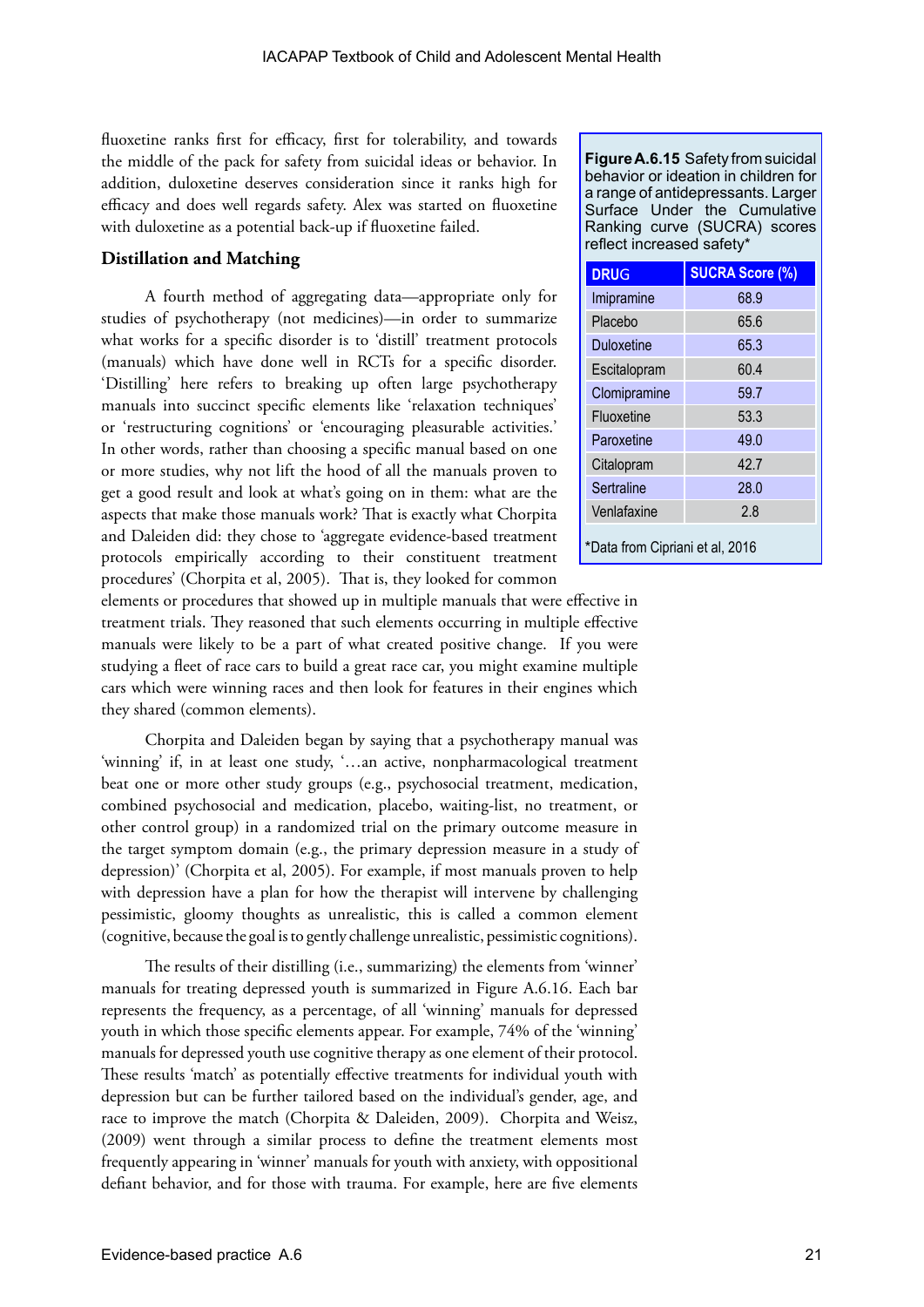

common in successful treatment manuals for anxious youth: exposure, relaxation, cognitive approaches, modeling, and psychoeducation about the nature of anxiety problems.

A strength of the distillation and matching approach is its flexibility in the treatment of youth with comorbid symptoms. A protocol for how to deliver treatment elements for anxiety, depression, trauma, and conduct problems, including youth with comorbid symptoms, allows for individualizing treatment within the context of elements proven to appear frequently in 'winner' manuals (Chorpita & Weisz, 2009). To understand how this works in an individual case, recall the image mentioned earlier of an old-fashioned liquor still, boiling down a big mash of grain to produce a small bottle of liquor. Similarly, here, multiple large bulky psychotherapy manuals, chosen because they are proven to be effective for a particular problem, are boiled down to their essential ingredients—what the therapist is directed to do. Figure A.6.17, for example, shows that 80% of manuals effective for anxiety disorders use exposure. Exposure is therefore a common element of most psychotherapy manuals for anxiety

#### **Distillation and Matching Treatment Elements for Depression as a Feasible Evidence-Informed Treatment for Alex**

It's a long way from the cool elegance of a Cochrane systematic review to the reality of a child's life, from results in a meta-analysis to what is feasible in our offices. The messiness of real life and the context of our workplace often shape what is feasible. Recall Alex, the high school student who tried to hang himself and who remains depressed. He hated his one-week stay in the hospital and does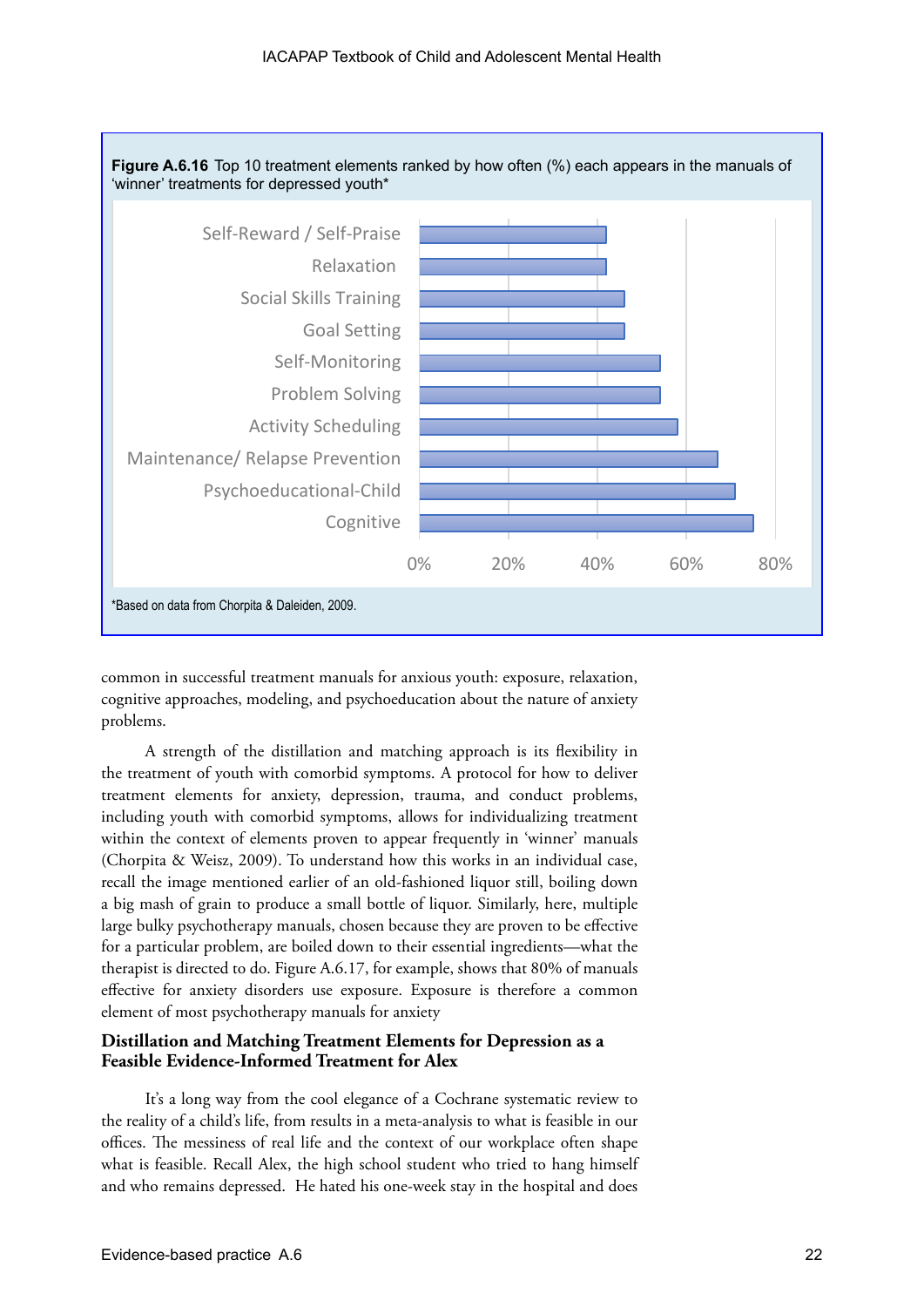

Evidence-informed rather than evidencebased allows us to be more realistic since a therapy is useless if it is not feasible.

not want to miss any more school. He lives with his mother while his older brother is away in college. He is estranged from his father, an electrical engineer. His Beck Depression Inventory score is 30, consistent with severe depression. A metaanalysis suggests mentalization as a potentially useful psychotherapy to reduce his risk of self-harm. A network meta-analysis offers evidence that fluoxetine is the best antidepressant for him. What evidence-informed psychotherapy is feasible in our setting to combine with fluoxetine to improve his mood? Note we are hedging here away from 'evidence-based' to 'evidence-informed' and adding the modifier 'feasible'. Evidence-informed rather than evidence-based allows us to be more realistic since a therapy is useless if it is not feasible.

The therapist treating Alex used the distillation and matching approach described above. For Alex's severe depression, distillation and matching suggests using components or elements of treatment which appear often in 'winner' manuals shown in at least one RCT to be effective in treating depression. The ten most prevalent elements in successful manuals treating depressed youth are presented in Figure A.6.16, namely, cognitive, psychoeducation, maintenance and relapse prevention, activity scheduling, problem-solving, self-monitoring, goal-setting, social skills training, relaxation exercises, self-reward and self-praise.

Many of these treatment elements for depressed youth can be introduced into early interviews with Alex, split between Alex alone and Alex with his mother. *Psychoeducation* in this context refers to teaching them both key aspects of what is known about severe depression: that it often affects physiological functions like appetite, sleep, the ability to feel pleasure and joy, concentration, energy level, motivation, and decision-making among others; that it is normal to lose interest during depressive episodes, or be unable to concentrate on studies, or have the energy to complete projects. Encouraging Alex to gently challenge more pessimistic and less hopeful thoughts is a *cognitive* intervention and encouraging him to be a good observer of his thoughts and moods is *self-monitoring*. *Activity scheduling* include encouraging him to find time to hang out with friends to talk, a hedonic activity for him. Alex had a complete recovery in his functioning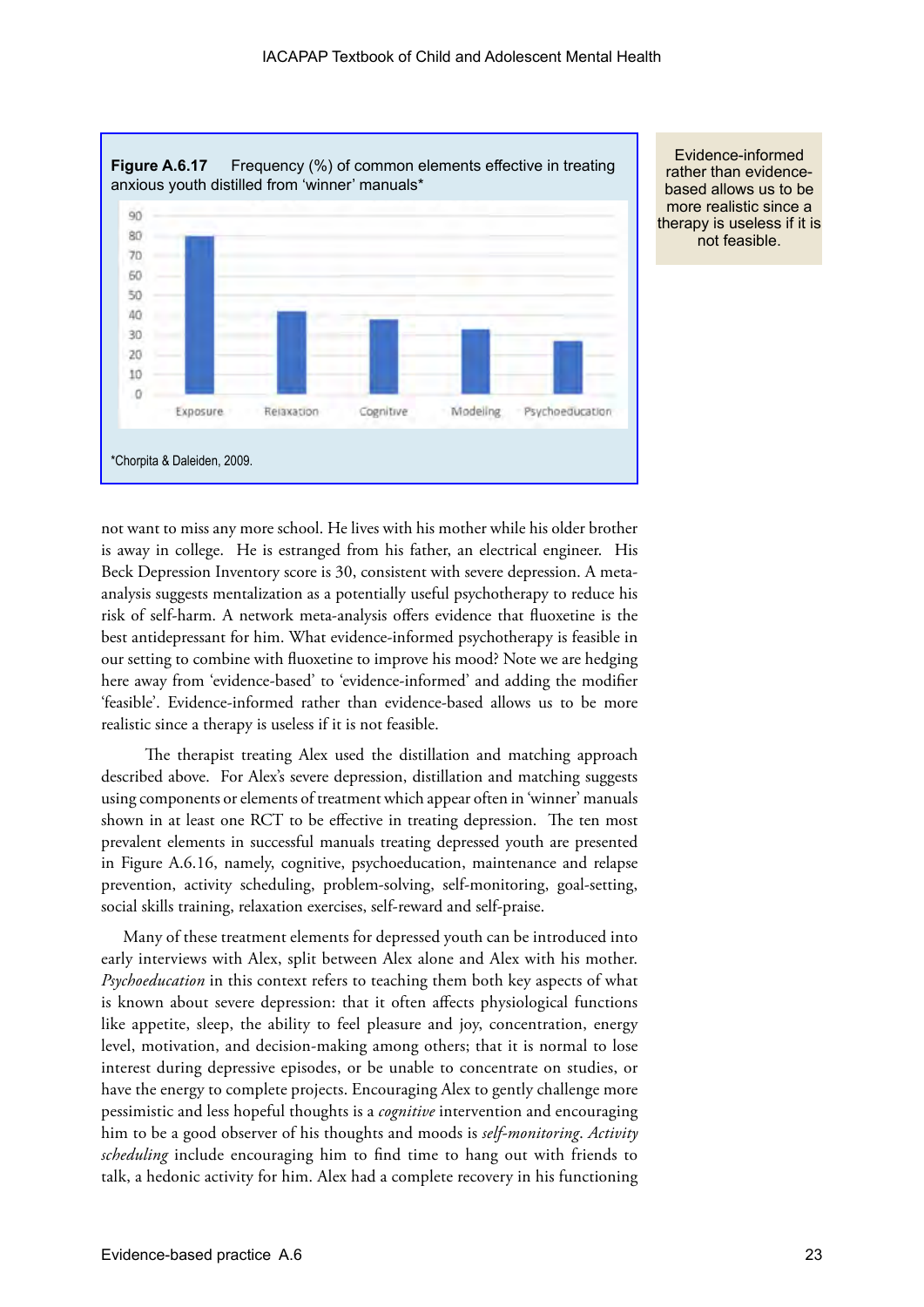over the course of a year-long psychotherapy based on the common elements for depression and treatment with fluoxetine.

### **The Cochrane Database of Systematic Reviews (CDSR) and PubMedCentral (PMC) are free, easily available allies in finding evidence**

Feasibility begins with finding convincing evidence quickly using databases in the public domain. Two Cochrane databases—the [Cochrane Database](https://www.cochranelibrary.com/cdsr/about-cdsr)  [of Systematic Reviews \(CDSR\)](https://www.cochranelibrary.com/cdsr/about-cdsr) and the [Cochrane Central Register](https://www.cochranelibrary.com/central/about-central)  [of Controlled Trials \(CENTRAL\)](https://www.cochranelibrary.com/central/about-central) are useful, so is [PubMedCentral](https://www.ncbi.nlm.nih.gov/pmc/) and [PsycINFO](https://www.apa.org/pubs/databases/audience/members-individuals).

All these databases provide abstracts for free, but *PubMedCentral has the advantage of containing not only abstracts but also full-text access to literally millions of journal articles.* CDSR offers abstracts and 'plain language' summaries of the conclusions of each review at no charge worldwide. In low-income countries, Cochrane offers full text versions of both CENTRAL and CDSR at no charge. The exhaustive thoroughness of Cochrane's systematic reviews gives them high credibility. PsycINFO contains free abstracts from a wide swath of journals in psychology.



Click on the picture to view a video tutorial on how to search using PubMed (2:27)